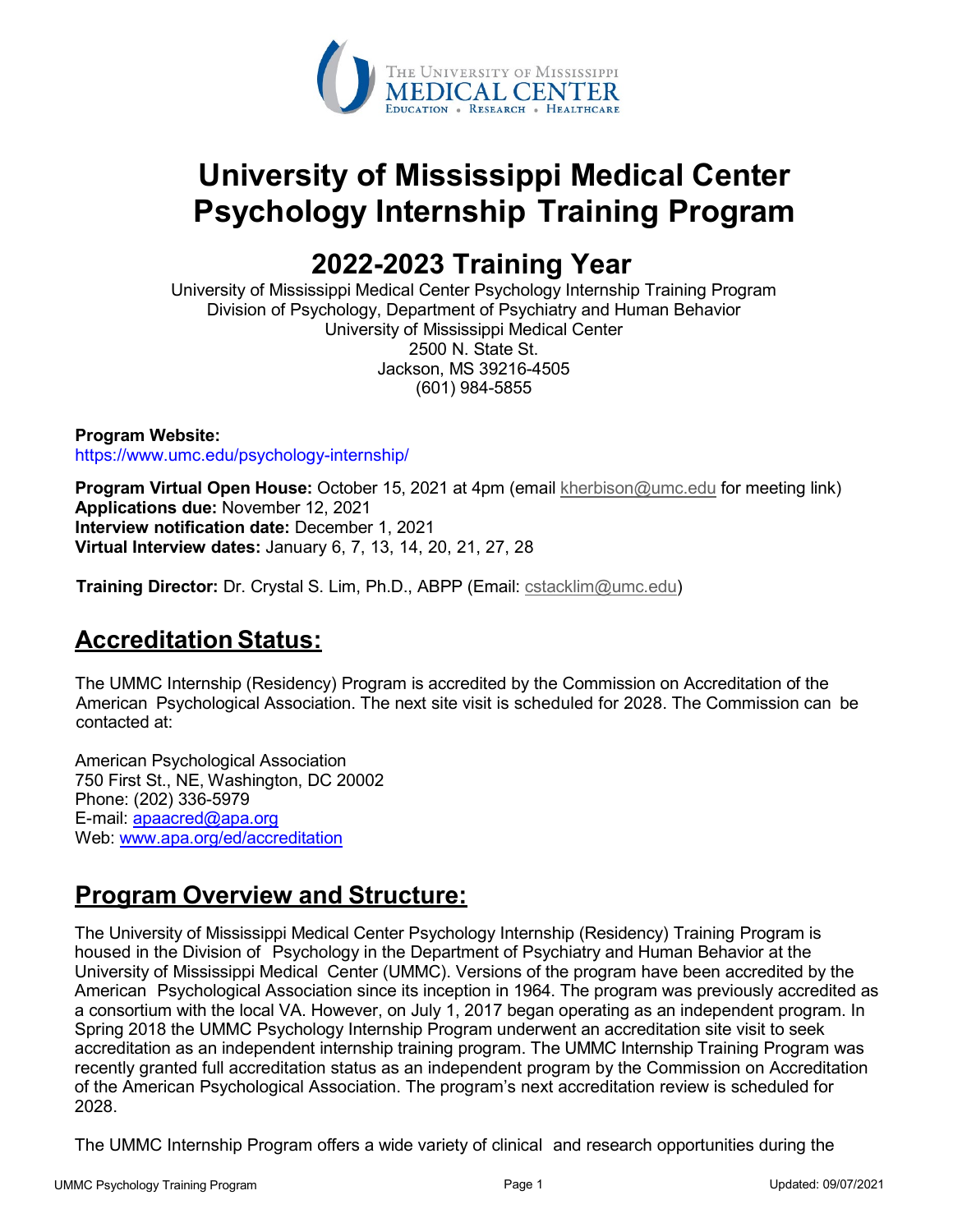internship year, which are consistent with the Program's training goals for interns. Although clinical training activities play a paramount role in our program, interns are expected to actively maintain involvement in research. Continuing education seminars, grant writing seminar, dissemination and implementation curriculum, and professional academic development didactics comprise an additional important component of training.

# **Training Goals/Objectives for Interns:**

Goal #1 – Interns will be competent in assessment, intervention, supervision, and consultation skills. Objective: By the end of the training year, psychology interns will be competent in assessment, intervention, supervision, and consultation skills as evidenced by at least high intermediate skill (requiring minimal supervision) in the following domains by the end of the internship year:

- Assessment
- **Intervention**
- **Supervision**
- Consultation and Interprofessional Skills

Goal # 2 – Interns will be skilled in the interface between science and practice.

Objective: Production of psychology interns who will be skilled in the interface between science and practice by applying scientific knowledge to the clinical setting, being educated consumers of empirical research and participating in active research projects and/or program evaluation as evidenced by demonstration of at least high intermediate skill (requiring minimal supervision) in the following domain by the end of the internship year:

• Research

Goal #3 – Interns will be competent in individual and cultural differences and diversity.

Objective: By the end of the training year, psychology interns will demonstrate diversity-related competencies including, but not limited to, age, disability, ethnicity, gender, gender identity, language, national origin, race, religion, culture, sexual orientation, and socioeconomic status as evidenced by demonstration of at least high intermediate skills (requiring minimal supervision) in the following domain by the end of the internship year:

• Individual and Cultural Diversity.

Goal #4 – Interns will display professional and ethical behavior.

Objective: By the end of the training year, psychology interns will demonstrate professional and ethical behavior. Interns will adapt professional behavior in a manner that is sensitive and appropriate to the needs of diverse clients, colleagues, and organizations as evidenced by at least high intermediate skill (requiring minimal supervision) in the following domains by the end of the internship year:

- Professional Values, Attitudes, and Behaviors
- Ethical and Legal Standards

## Goal #5 – Interns will be competent in teaching and expressive skills

Objective: Production of psychology interns who by the end of the training year will demonstrate knowledge of didactic learning strategies, be able to apply teaching methods to multiple settings, and have verbal, nonverbal, and written communications that are informative, articulate, succinct, wellintegrated, and demonstrate thorough grasp of professional language and concepts as evidenced by at least high intermediate skill (requiring minimal supervision) in the following domain by the end of the internship year:

• Communication and Interpersonal Skills

In addition to these general competencies, the Program provides opportunities to develop specialized competencies (e.g., motivational interviewing, dissemination, etc.) through our various training rotations and curricular offerings.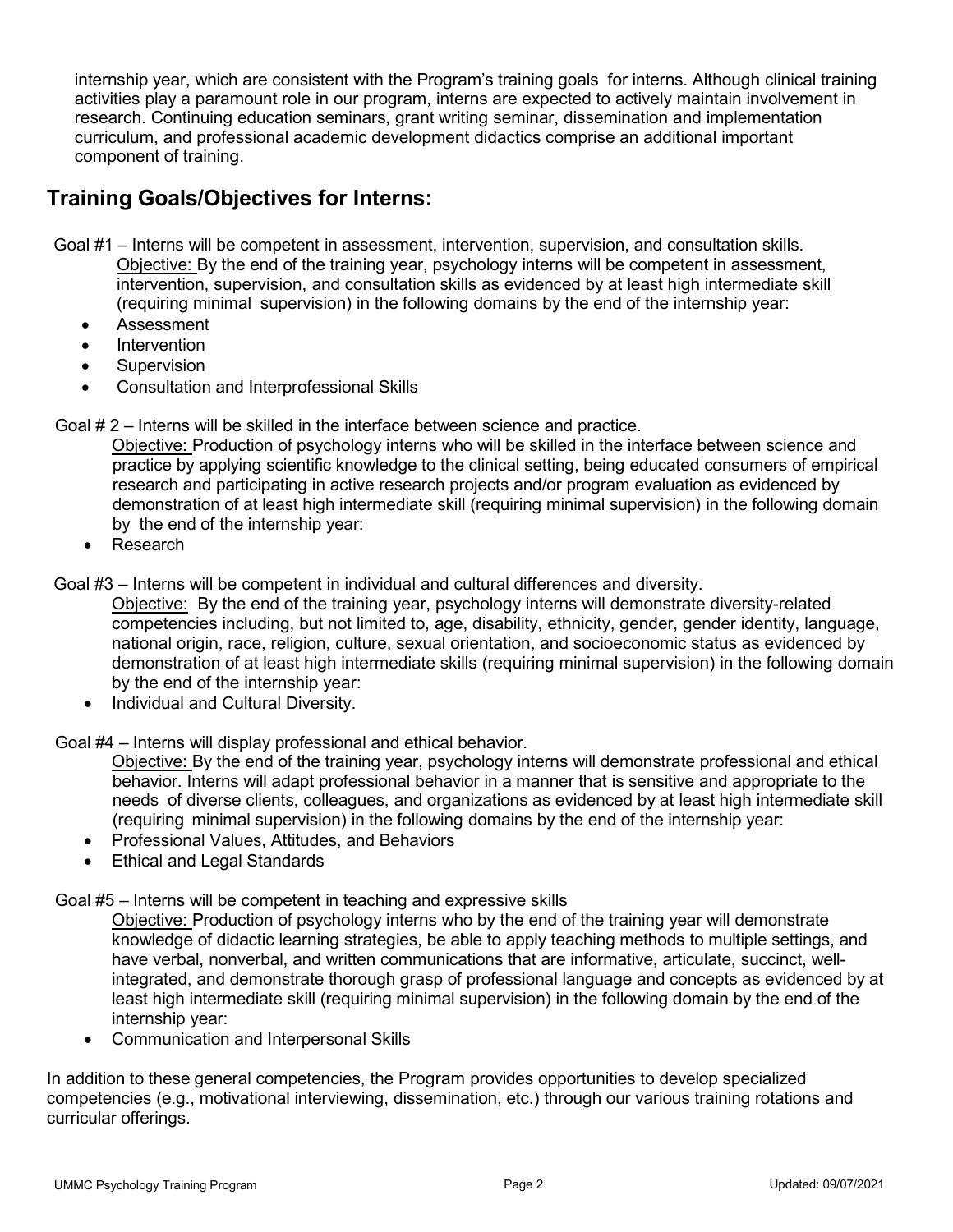# **Training Model:**

The UMMC Training Program endorses a cognitive-behavioral orientation within a scientist-practitioner model. Interest in, and experience with, this approach are important selection criteria. Interns gain clinical experience with a wide variety of patient populations and across multiple settings through inpatient, outpatient, and community placements. The training program fosters a collegial atmosphere and emphasizes a junior-colleague model with interns in a variety of clinical, research, and professional settings.

The internship year is divided into 3 four-month rotations and multiple clinical rotations are available (See Rotations below), each serving different populations and providing unique services. Rotation assignments are made based on interns' rankings and Training Program faculty input based on intern's training needs and clinical goals. Interns provide rankings twice during the year, prior to the start of internship and in September, to allow for experiences with the first rotation to be considered before making choices for the second and third rotations. Rotations are divided into Child and Adult emphasis areas. Interns are encouraged to gain experiences within both emphasis areas. Clinical supervision and training are conducted on a one-on-one and small group basis within each clinical rotation. For the 2022-2023 training year, the UMMC Psychology Internship Training Program will have 7 internship positions.

A unique aspect of clinical experiences offered through the Training Program includes the racial/ethnic and socioeconomic diversity of patient populations served at UMMC. Mississippi has significant racial diversity (over 35% of the population is Black/African American) and 80% of the state is considered rural. Diversity and inclusion related topics are incorporated into supervision, research, didactics, and professional development activities during the internship training year.

Additional clinical opportunities occur through the General Psychology Clinic, where interns gain experience working with longer-term outpatient cases, and can receive supervision from Training Program psychology faculty other than their rotation supervisors. Currently services are provided in this clinic via telehealth from the main UMMC campus. Interns are expected to accumulate at least 500 face-to-face clinical hours during the internship year, with 72 of those contacts occurring through the General Psychology Clinic.

To facilitate growth and successful progress in the program, interns receive formal evaluative feedback on their progress on training goals/objectives during the end of each rotation and at the mid-rotation during the first rotation. Interns also meet individually with the Training Director monthly throughout the training year to discuss training related goals and program progress, as well as professional development related issues. Interns must demonstrate performance at the high intermediate level on all competencies to complete internship.

# **Rotations:**

The UMMC Psychology Internship Training Program offers clinical rotations in both child and adult emphasis areas. Interns are encouraged to participate in rotations in both areas. Some rotations offer both halftime (14 hrs/week) and full-time (28 hrs/week) experiences, as well as several mini-rotation (4-8 hrs/week) opportunities. The rotation descriptions provide specific information about which options are available for each rotation.

## **Child-Focused Rotations:**

**Center for the Advancement of Youth Child Inpatient Pediatric Psychology, Pediatric Hematology/Oncology and Pediatric Obesity Focus Neuropsychology**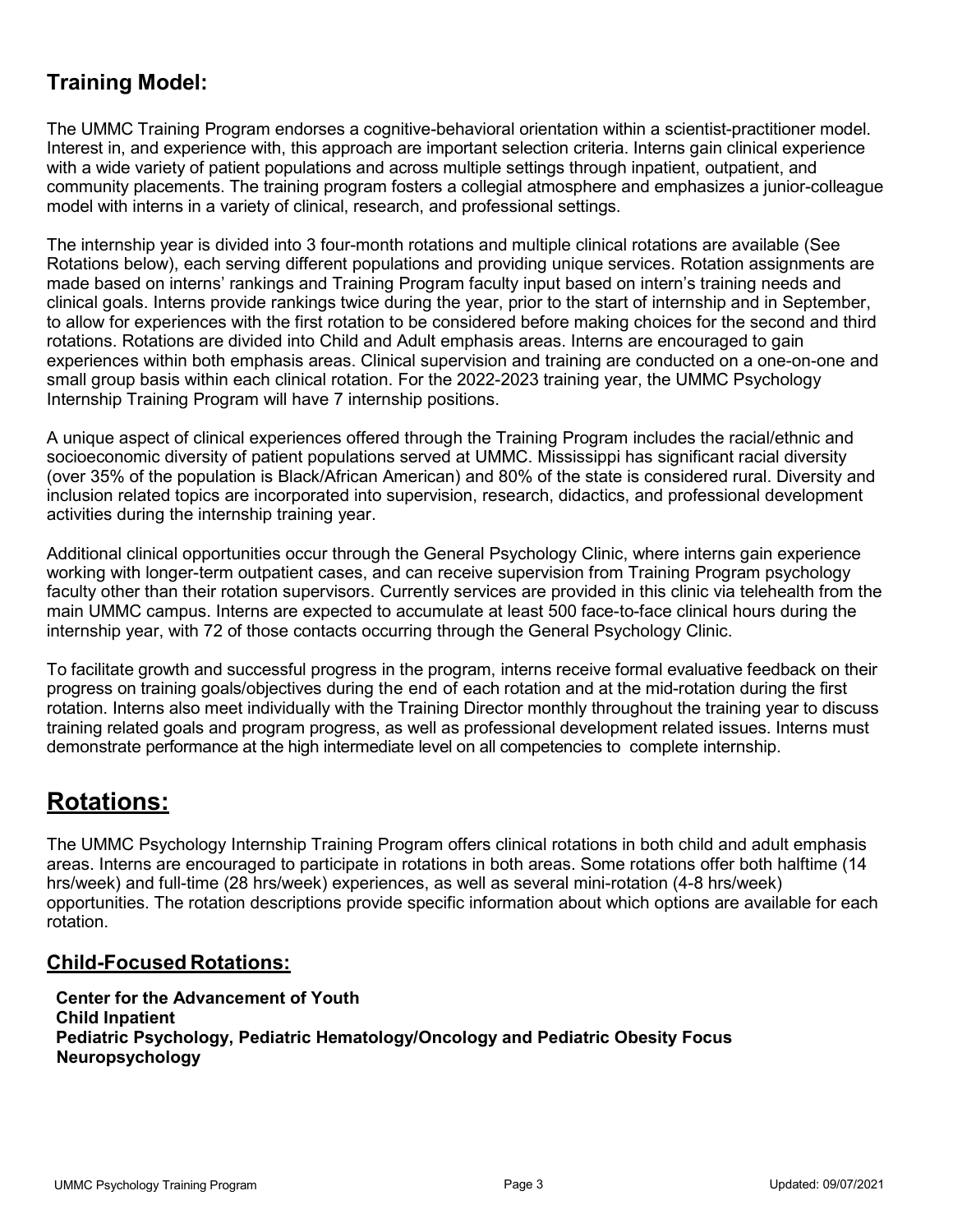# **Adult-Focused Rotations:**

**Administrative Adult Inpatient, Substance Use Disorder Emphasis Center for Innovation and Discovery in Addictions Community-Based Dual Disorder Integrative Health Methodist Rehabilitation Neuropsychology/Behavioral Medicine Neuropsychology**

## **Rotation Descriptions:**

## *Child-Focused Rotations*

**Center for the Advancement of Youth Rotation, Dr. Sutton (primary supervisor), Drs. Elkin, Ford and Sarver:** This rotation provides extensive training with diverse pediatric populations within the Center for Advancement of Youth (CAY) and Child Development Clinic (CDC). Residents will participate in a fully integrated multidisciplinary clinic and be provided with opportunities for psychological assessments and interventions that include infants through adolescents, including those with potential medical co-morbidities. The CAY/CDC clinic offers several experiences among which the resident may participate in based on interest and availability. Assessment opportunities include: (1) interdisciplinary (psychology/developmental pediatrician) brief diagnostic and treatment planning assessments for youth with developmental or emotional-behavioral difficulties and (2) comprehensive neurocognitive and psychological evaluations for a wide range of learning, developmental and psychological conditions. (3) Early childhood/infant developmental assessment. Treatment opportunities include: (4) Evidence-based behavioral interventions for children and parents with ADHD, neurodevelopmental conditions (e.g., autism), or disruptive behavior disorders including Parent-Child Interaction Therapy (preschoolers) or parent-management training delivered in clinic or in a weekly evening parenting group (children/adolescents); (5) Comprehensive Behavioral Intervention for Tics (CBIT) in an individual treatment setting; (6) provision of evidence-based therapy for mood, anxiety and externalizing behavior. Some services are provided through telehealth as well. Overall, this rotation emphasizes diagnostic and intervention skills necessary for future career opportunities in pediatric and child/adolescent psychology.

**Child Inpatient Rotation, Dr. Seifen (primary supervisor) and Dr. Lim:** This rotation provides extensive training in providing psychological services to children who are hospitalized on the acute psychiatric child inpatient unit at Batson Children's Hospital - UMMC. The unit provides services for children ages 4-12 years who present with a wide range of psychiatric problems, including depression, anxiety, oppositional/conduct problems, trauma, Attention-Deficit/Hyperactivity Disorder, Autism Spectrum Disorder, and other neurodevelopmental disorders. The typical length of the inpatient stay ranges from 7 to 14 days. The unit provides an excellent opportunity for residents to observe and work with children presenting with a range of mental illnesses including severe psychopathology. Residents will be part of a multidisciplinary treatment team and participate in daily rounds with the team. They will have the opportunity to be involved in developing treatment plans and appropriate follow-up care after discharge for each patient. Given the brief stay of the children on the inpatient unit, clinical services are typically acute and short-term. Assessment opportunities on the unit include: (1) self-report measures to help with diagnostic clarification and treatment planning, (2) brief cognitive testing for the purpose of a referral to residential care, and (3) additional testing if needed (e.g., academic testing, assessment of adaptive skills). Intervention opportunities consist of (1) brief evidence-based individual therapy, (2) group therapy consisting of daily mindfulness and relaxation activities, social skills training, or CBT/DBT groups, and (3) providing psychoeducation and teaching behavior management strategies to parents and caregivers of patients. Residents will also be involved in developing behavioral recommendations for children to support the staff on the unit in managing behavioral challenges.

**Pediatric Psychology Rotation, Pediatric Hematology/Oncology and Pediatric Obesity Focus; Drs. Karlson and Lim:** This rotation provides extensive training with pediatric populations in a variety of settings and clinics affiliated with UMMC. The Pediatric Cancer experiences take place in the Multidisciplinary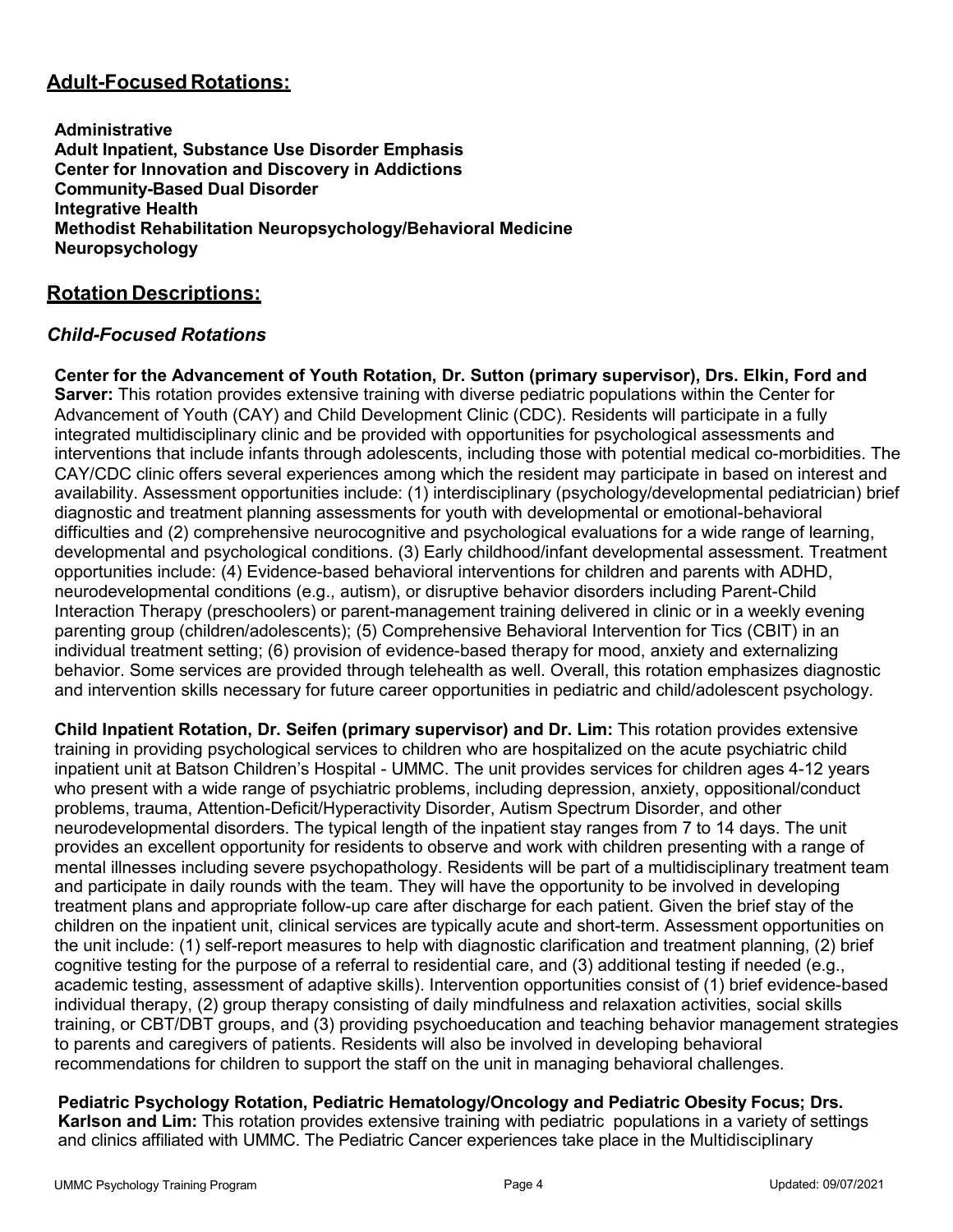Pediatric Craniofacial Clinic, Children's Cancer Outpatient Clinic, Batson Children's Hospital Pediatric Hematology/Oncology Inpatient Unit, and Multidisciplinary Pediatric Brain Tumor Clinic. Interns participate in consultation and liaison services for UMMC pediatric treatment teams, conducting supervised neuropsychology assessments and psychological interventions for inpatient and outpatient populations with a number of different presenting medical diagnoses (cancer, sickle cell, stroke, genetic conditions, craniofacial conditions, etc.). Two unique aspects of behavioral pediatrics are (1) the exceedingly wide range of problems seen by interns including internalizing, externalizing, and learning disorders, and (2) the relatively brief time frame in which assessment and treatment can take place. This aspect of the rotation emphasizes the diagnostic and treatment skills necessary for handling, in a timely manner, the wide range of cases presented in a pediatric/hospital setting. Interns have addressed problems such as adjustment, adherence to medical regimen, adaptive functioning, disruptive behavior, feeding problems, sleep problems, toileting, pain management, grief, and other areas. The clinical goals of the Pediatric Obesity experience are for residents to demonstrate adequate knowledge of child health and development, psychological co-morbidities, and cognitive behavioral theory to effectively implement evidence-based assessments and psychological treatments with children who are obese and their parents. An additional focus is to gain experience implementing psychological treatments in an outpatient multidisciplinary medical clinic with children who are obese with medical comorbidities and their parents. Interns will also develop effective communication and consultation skills while working with families and a variety of health care professionals, as well as gain exposure to the process of conducting clinically based research in an outpatient pediatric medical setting. Interns are involved in providing supervised psychological diagnostic evaluations and health and behavior focused assessments, as well as delivering evidence-based treatments to address psychological disorders to children and their families seen in the clinic. Interns have the opportunity to participate in individual and group-based treatments with patients and families, as well as opportunities to participate in providing services through the use of telehealth. Children seen in the clinic present with a wide-variety of psychological symptoms, such as internalizing and externalizing problems, coping with weight-related teasing, anxiety, depression, ADHD, and oppositional/conduct disorders.

**Neuropsychology Rotation, Dr. Manning:** Consultation service is provided to medical specialties including UMMC Pediatric and Adult Neurology, Pediatric and Adult Neurosurgery, Trauma, Pediatric and Adult Psychiatry. Patient population ranges from children to senior adults. Diagnoses are for acute conditions, such as traumatic brain injury, stroke, and altered mental status associated with other trauma and other conditions such as epilepsy, dementia or non-epileptic seizures. Services include bedside exams, more formal neuropsychological examinations/testing, physician and staff education/training regarding behavioral aspects of management of acute conditions, recommendations for ongoing rehabilitation and (for epilepsy surgery candidates) sodium amytal/Wada procedures and cortical mapping. Children seen are typically followed during their stay at Children's Rehabilitation Center. Available outpatient services include follow-up visits/consultations for patients who are seen initially as inpatients for the conditions noted above, along with other requests for evaluation and treatment of post-acute TBI and stroke, dementia, learning disorders and other disruptive behavior disorders affecting academic performance.

## *Adult-Focused Rotations*

**Administrative Mini Rotation, Dr. Parker:** This rotation aims to help interns prepare for the administrative roles that will be part of their careers. The rotation provides an overview of current administrative, strategic, and performance improvement initiatives and issues in the Department of Psychiatry. Interns will select a focus or project from among these options, which are tailored to the intern's interests or training needs whenever possible. Interns will also have the opportunity to observe additional administrative activities by shadowing Dr. Parker in meetings.

**Adult Inpatient Rotation, Substance Use Disorder Emphasis, Drs. Parker, Schumacher, and Voluse:**  The goals of this rotation are to learn how to assess and treat individuals as part of an interdisciplinary psychiatric team within an acute care inpatient psychiatric unit. Training takes place on two locked adult inpatient psychiatry units at UMMC. The intern works closely with the inpatient psychiatry team and serves as the psychology consultant on the unit. Given the high prevalence of substance misuse within acute psychiatry populations, there is a special emphasis on the assessment and treatment of substance use and co-occurring disorders. Interventions for substance use include Screening, Brief Intervention, and Referral to Treatment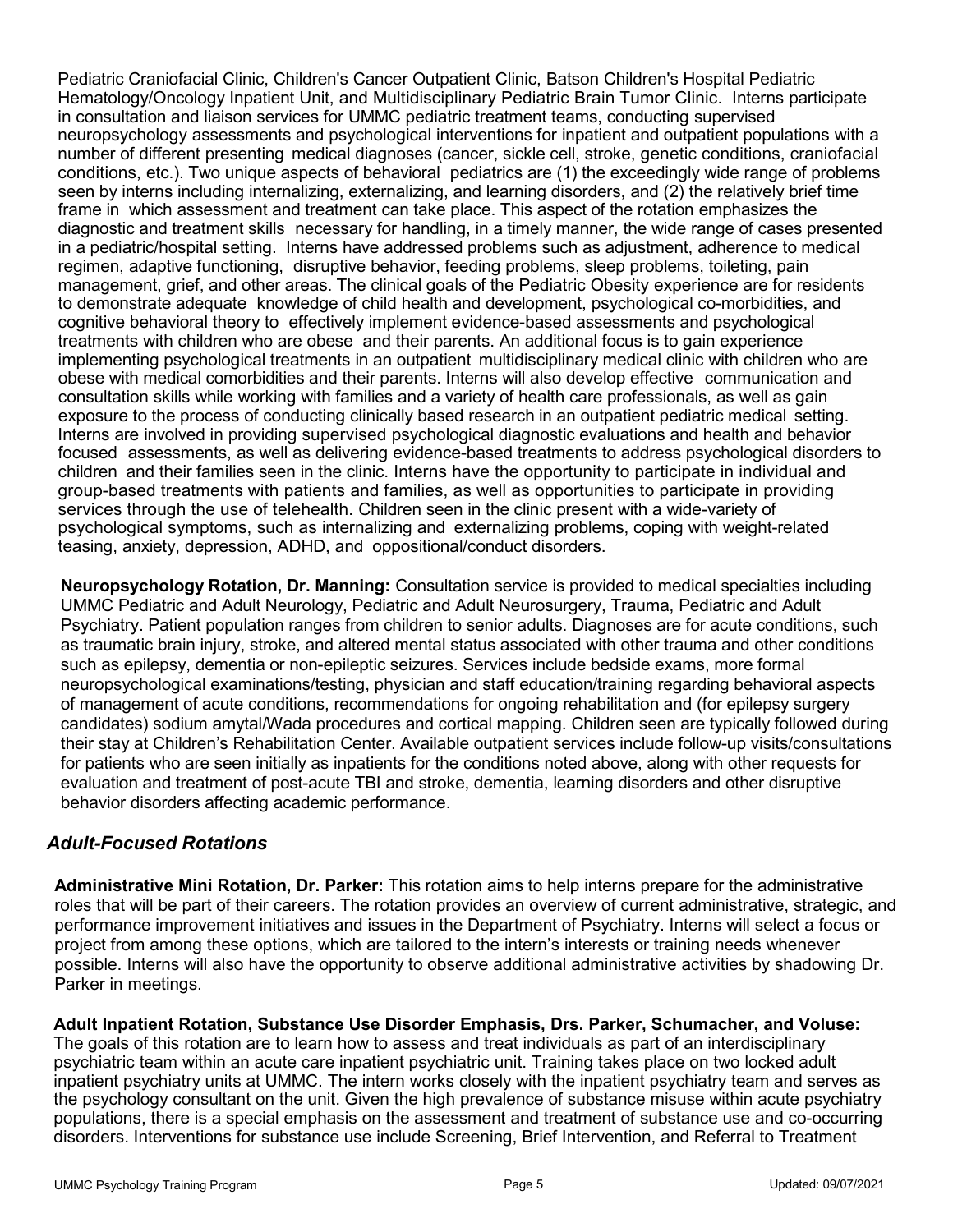(SBIRT), Motivational Interviewing, and brief cognitive behavioral therapy. The intern also provides psychology-specific consultation to the treatment team. This includes experiences such as completing integrated assessment reports for diagnostic clarification, psychoeducation about psychological treatments, brief interventions (e.g., relapse prevention plans), a Motivational Interviewing or CBT group, and in-service training and shadowing opportunities to medical students and psychiatry residents. The intern will participate as an important member of the treatment team and gain exposure to an interdisciplinary approach to psychiatric treatment.

**Center for Innovation and Discovery in Addictions Rotation (CIDA) - Drs. Parker and Voluse:** CIDA as an organizational entity is new to UMMC and the rotation is conceived as an opportunity for residents to work with adult patients and a variety of providers across a range of settings as follows: Outpatient Settings

- Helping HAND is a SAMHSA-funded initiative that identifies patients with substance use disorders (SUD) through use of Screening, Brief Intervention, and Referral to Treatment (SBIRT) and offers motivational, behavioral, and cognitive-behavioral interventions for SUD. The rotation is set in the Department of Medicine's Adult Special Care Clinic, a sub-specialty medical clinic for individuals living with HIV/AIDS. The rotation provides extensive experiences with racial, ethnic, and sexual minorities and provides exposure to HIV care. Residents rotating on CIDA are assigned a caseload of Helping HAND patients and follow them for the duration of the rotation.
- River Chase Flowood (RCF) is the Department of Psychiatry's general outpatient clinic. The Addiction Clinic is integrated within RCF's services and residents rotating on CIDA have the opportunity to provide SUD evaluations and deliver behavioral and cognitive-behavioral SUD treatment in person and via telehealth technology. As with Helping HAND, Residents will follow a caseload of patients during the rotation. As the clinic also provides Medication Assisted Treatment (MAT), the resident will gain exposure to this treatment modality as well.

Inpatient Settings

- The resident will serve as an addictions-focused consultant to the Department of Psychiatry's Consultation/Liaison (C/L) Service. C/L evaluates patients throughout the medical center's inpatient units and seeks input from the CIDA resident to include in their treatment recommendations. The resident has an opportunity to work in a medical setting and to provide brief motivational interventions as well as engage in planning and recommendations for treatment.
- Patients with known or suspected SUD are identified by history or through the SBIRT process while admitted to the Department of Psychiatry's two inpatient adult psychiatric units: a high intensity unit (7 West) and a psychiatric stepdown unit (7 East). As in the C/L role, residents are called upon to work with patients from a motivational framework and to develop evidence-based treatment recommendations, although in a psychiatric rather than a medical setting.

Taken together, the settings encompassed in the CIDA Rotation provide a comprehensive context for SUD evaluation and treatment and expose the resident to the larger system context in which SUD treatment takes place.

**Community-Based Dual Disorder Rotation, Drs. McAfee and Schumacher:** The goal of this rotation is to learn how to treat mental illness that co-occurs with substance use disorders. The primary focus is on evidence-based treatment of mood, trauma-related, and anxiety disorders, particularly the treatment of PTSD using exposurebased treatment, the treatment of depression using behavioral activation, and transdiagnostic treatment of emotion dysregulation with dialectical behavior therapy skills, with the opportunity to also acquire advanced skills in motivational interviewing. There also are opportunities to treat anxiety and mood disorders such as social anxiety, generalized anxiety, panic, and bipolar disorder using a variety of evidence-based protocols. There are opportunities to complete evaluations of clients, to prepare integrated reports, and to make recommendations to the substance abuse treatment team. The clinical experiences take place within a community-based residential substance abuse treatment program (18-minute drive from the UMMC campus). Therefore, the intern will not only learn how to treat co-occurring disorders, but also how to participate in a multidisciplinary treatment team with fellow professionals who may have different treatment philosophies and values. Opportunities to train staff in cognitive behavioral treatment approaches, to provide general program consultation to the community-based program, and clinical supervision to doctoral students may also be available. Given that these community-based programs are major recruitment sites for Dr. Schumacher's NIH-funded grants and other research projects, interns will also learn how to establish and maintain mutually beneficial relationships with community treatment providers.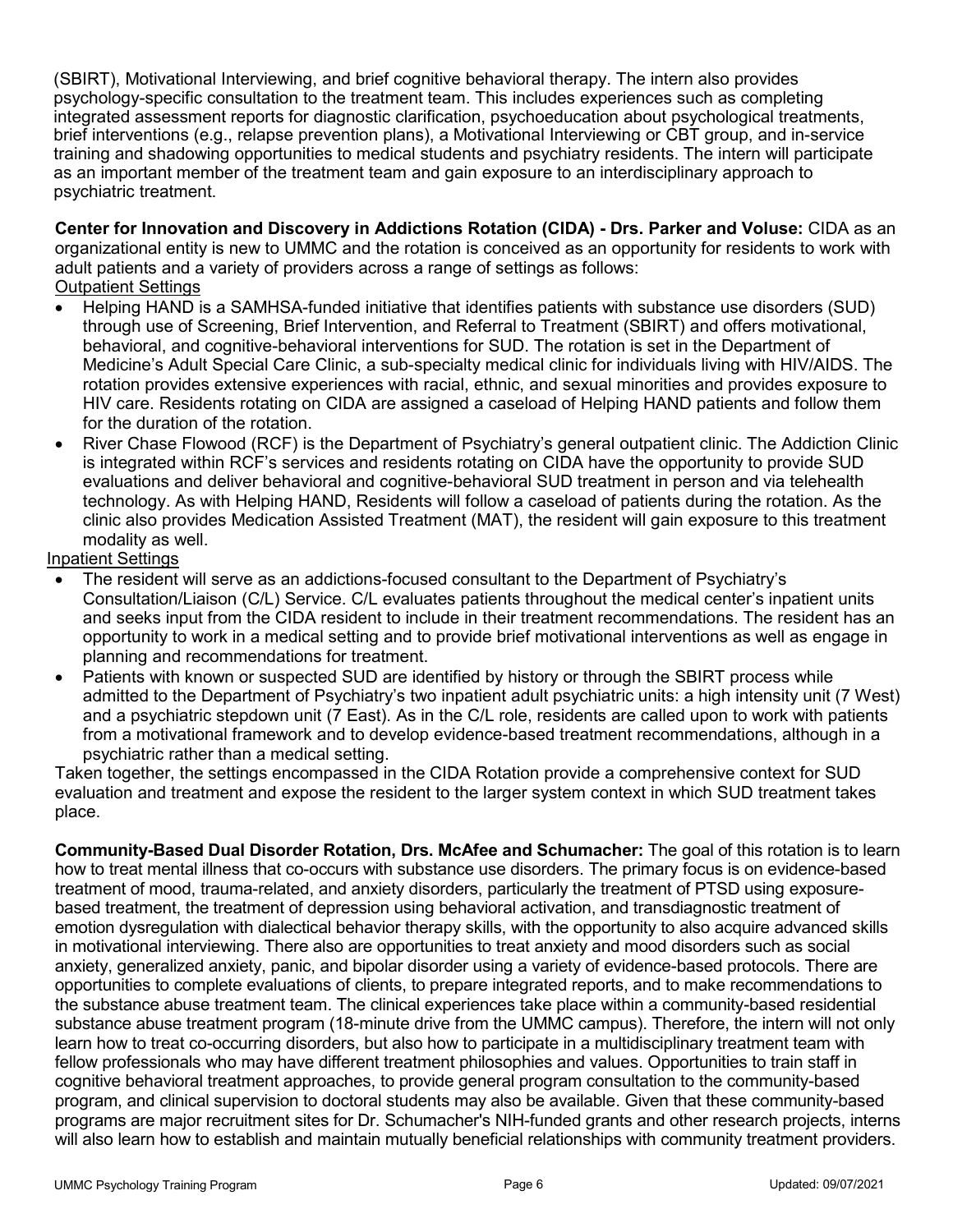Given the importance that the National Institutes of Health have placed on testing psychological treatments in "real-world" settings, interns interested in conducting research in community settings may benefit from experiences gained on this rotation.

**Integrative Health Rotation, Drs. Burgess and Morris:** On this rotation residents will have the opportunity to be involved in delivering integrative health services to patients with a wide variety of medical concerns (i.e., cancer, hypertension, diabetes, chronic pain, organ transplant, obesity, autoimmune diseases, infectious diseases, traumatic injury, etc.) and psychological issues (i.e., stress, anxiety, grief, depression, posttraumatic stress, sleep problems, adjustment reactions, relationship conflict, etc.). Residents will work along with a team of healthcare professionals, including nurse practitioners, psychologist, physical therapy, psychiatry, and nutritionist through individual sessions, as well as interdisciplinary team meetings and staffings. In addition, residents will have the opportunity to be involved in various group therapies, such as art therapy, mindfulnessbased therapies, yoga/Pilates, resiliency groups, and nutrition classes. The goal of the rotation will be to train residents to promote and provide patient-centered care that enhances healing, health, wellness, and quality of life. An interdisciplinary, team-based model will be used to develop comprehensive treatment plans that integrate the mind, body, and spirit to facilitate each patient's natural capacity for health and healing.

**Methodist Rehabilitation Hospital Neuropsychology/Behavioral Medicine Rotation, Dr. Evans (primary supervisor) and Dr. Persinger:** The goal of this rotation is to provide residents with supervised assessment and treatment of clinical cases in a rehabilitation setting. Experiences include consultation on inpatient braininjury, stroke, general orthopedic, and spinal cord injury services. Resident will learn to conduct brief cognitive exams for TBI, stroke, anoxic brain injury, and brain tumor patient populations utilizing formal instruments such as 3MS, MOCA, CAP/GOAT, ABS, CRS and MAST to monitor patient change over time and report findings in the medical record. Resident have opportunities to learn to administer and interpret formal neuropsychological evaluations and provide recommendations given in these types of settings if desired. Resident will be supervised and trained in giving patient and family feedback on both formal and informal evaluations. There is opportunity for involvement with family conferences for provision of test results and education regarding course of recovery. They will also be actively monitoring mood/emotional adjustment in patients. As a second option, this rotation can be tailored with more of a therapy focus than assessment focus. Residents will have opportunities to provide psychotherapy targeting depression, anxiety, and adjustment to disability. They will also be trained in provision of brief cognitive and behavioral interventions targeting problems such as obesity/weight management, substance abuse, chronic pain, and smoking cessation. Inpatients often need education and assistance in making behavior changes to help manage newly diagnosed medical conditions. Residents will participate in weekly staffing for inpatient consults and work with treatment team members on specific behavioral or emotional issues.

## **Neuropsychology Rotation, Dr. Manning (See Rotation Description Above)**

**Clinical Training during COVID-19:** During the 2019-2020 internship training year there were modifications made to our program's clinical rotations to limit intern exposure to the COVID-19 virus and to comply with organizational and local recommendations. These modifications included conducting telehealth and telephone based treatments, assessments, consultations, and supervision. Our interns were also involved in providing services to UMMC employees and students through a stress and coping hotline specific to COVID-19. All of our interns were able to obtain sufficient clinical hours to graduate the program. During the 2020-2021 internship training year, our clinical rotations returned to primarily providing services to patients in-person. Interns and patients are expected to wear masks and practice social distancing as much as possible during these encounters. Various personal protective equipment is available for intern use during patient encounters. In addition, UMMC has a robust telehealth infrastructure and telehealth services continue to be implemented in a variety of our clinical outpatient settings. This allows psychology interns to gain experience providing telehealth services to a variety of patient populations. In the event that organizational and local leaders recommend limiting in-person services in the future due to the COVID-19 virus, our clinical supervisors are prepared for interns to provide telehealth services and supervise interns in the implementation of these services.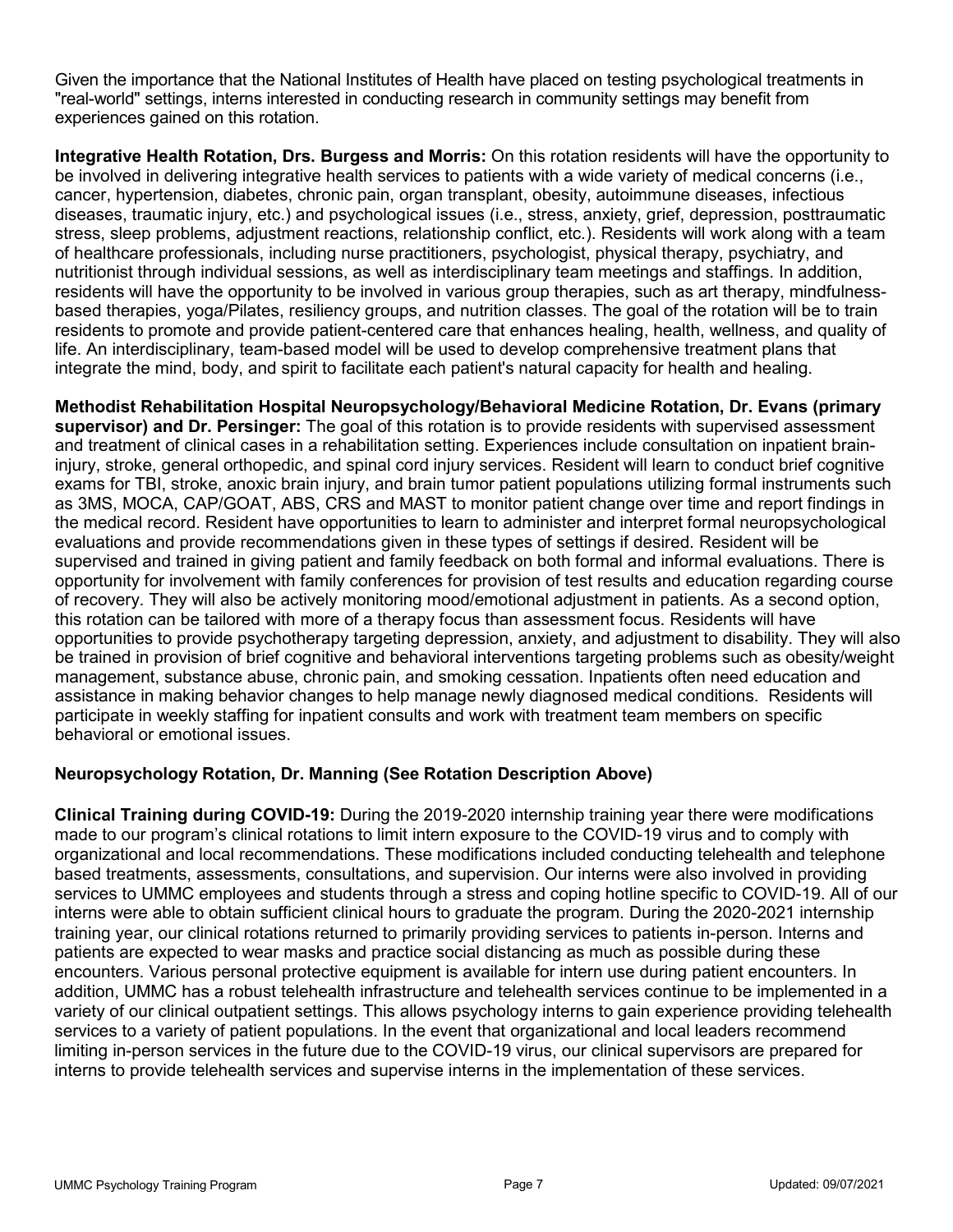# **Curriculum:**

## *Supervision*

Clinical supervision is provided on clinical rotations in individual and small group formats. Supervision for the General Psychology Clinic is conducted in groups according to program track and patient population. Interns receive at least 4 hours of supervision a week, with 3 hours provided on clinical rotations and 1 hour provided for the General Psychology Clinic. The supervision model varies based on the clinical rotation and supervisor but generally is developmental in regards to the intern's previous experience in the setting and with the patient population, as well as intern individual clinical training goals.

## *Practice and Dissemination Curriculum*

Beginning in 2008 with generous funding from the National Institute on Drug Abuse (R25DA026637, PI: Julie A. Schumacher, *Program of Excellence in Practice and Dissemination of Motivational Interviewing*), the UMMC Training Program began development and implementation of our Practice and Dissemination Curriculum. The curriculum was developed in response to increasing awareness of Training Program faculty that dissemination and implementation of evidence based behavioral treatments remains a major challenge for researchers, professional organizations, and federal and state agencies.

Despite the discovery of several promising therapeutic interventions for a variety of disorders, the gap between research and practice still exists and many practitioners continue to rely on treatments supported only by anecdotal and idiographic evidence. Further, although many facilities and practitioners base their treatment philosophy on evidence based practices, the treatment provided may bear little to no resemblance to actual evidence-based practices.

We believe that research oriented doctoral training programs, internship programs, and postdoctoral fellowship programs in psychology currently represent an important mechanism through which evidence based behavioral practices are disseminated. However, many of these programs, including our own Training Program, specialize in training individuals who seek to become academic psychologists rather than full-time practitioners. Thus, our Practice and Dissemination Curriculum is designed to foster broader dissemination and implementation of evidence based behavioral treatments by these programs.

The intent of this curriculum is to foster ongoing dissemination and implementation of evidence based practices in the state of Mississippi and beyond, by: 1) fully integrating the curriculum into our training program, 2) instilling a desire for further dissemination and implementation work in our trainees, and 3) disseminating the curriculum as a model for training. The focus of this curriculum from 2008-13 was motivational interviewing for substance use disorders, from 2013-2016 it was exposure-based treatment for posttraumatic stress disorder, and from 2016-22 will focus on Screening, Brief Intervention, and Referral to Treatment (SBIRT) for substance use disorders. For the 2022-2023 training year, with the generous grant support from HRSA (PI: Sarver), the focus will be on Integrated Behavioral Health.

## *Seminars and Grand Rounds*

The UMMC Training Program offers a series of didactic seminars that cover a broad range of topics, including professional development, grant writing (See Research Opportunities below for more information), assessment and treatment approaches with specific populations, neuropsychology, psychopharmacology, research methodology, legal and ethical issues, cultural diversity, and supervision. Psychology interns attend the UMMC Department of Psychiatry and Human Behavior grand rounds every other week, which includes medical students, psychiatry residents and fellows, as well as faculty from psychology, psychiatry, and neurobiology and behavior research. A Research Rounds/Case Presentation series is presented by psychology interns and post docs. Interns are expected to present a job talk during the fall and a clinical case in the spring to psychology interns and post docs, psychiatry residents and fellows, and department faculty. More information regarding the interdisciplinary education programming in the department can be found in this location: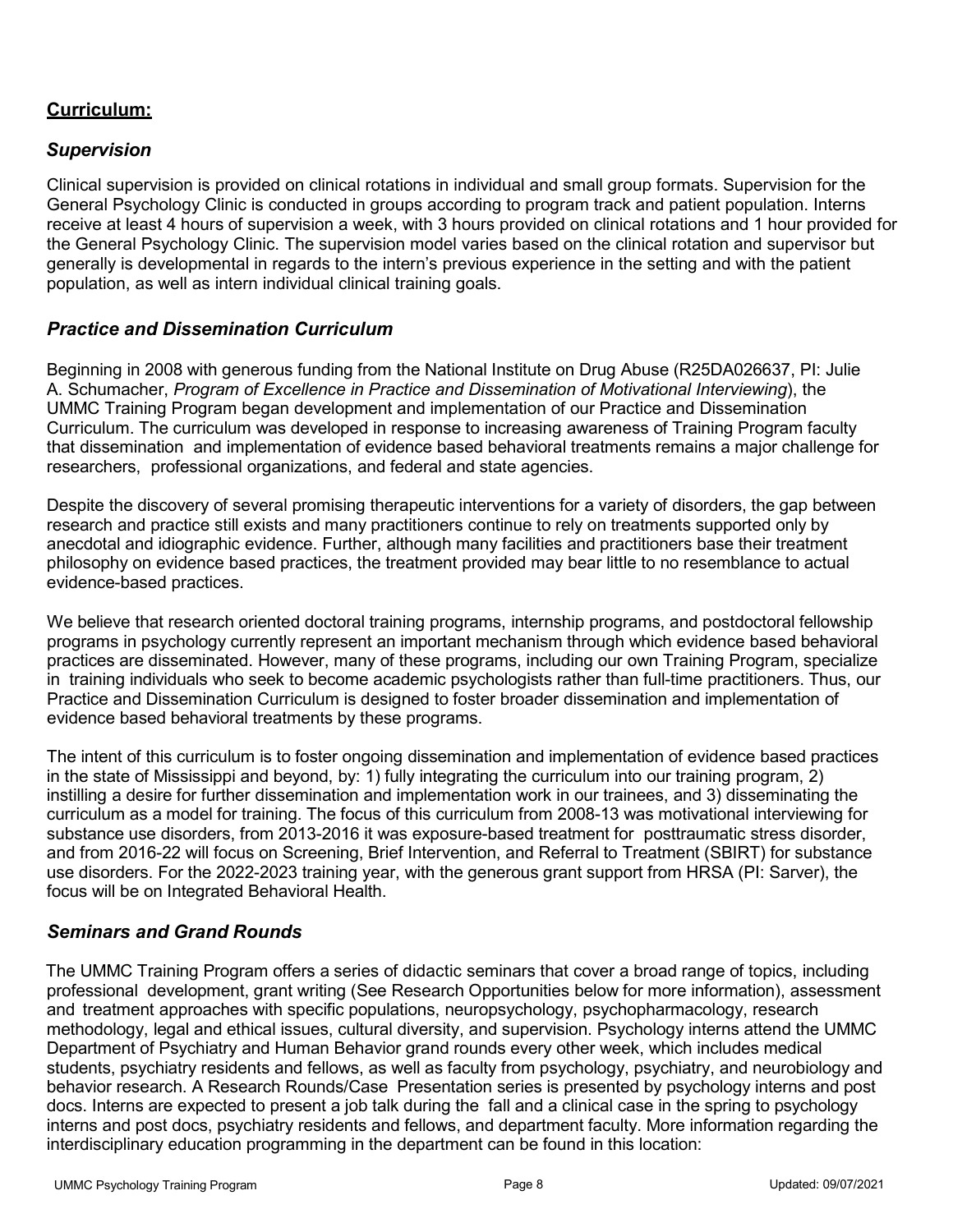[www.umc.edu/Psychiatry/Curriculum2020.](http://www.umc.edu/Psychiatry/Curriculum2020) Finally, many other seminars, grand rounds and informal presentations offered by other departments are open to our trainees. Due to the COVID-19 pandemic many of the departmental presentations and seminars are being conducted virtually.

The UMMC Psychology Internship Training Program has a strong reputation for providing excellent professional development seminars aimed at psychology interns who intend to have an academic/research career. The professional development seminars include topics that range from negotiating salaries and start up packages to purchasing one's first house to work/life balance.

# **Internship Faculty for the 2022-2023 Internship Year:**

- Gabrielle Banks, Ph.D., Assistant Professor, Center for the Advancement of Youth, Department of Pediatrics (CAY Rotation)
- Danny Burgess, Ph.D., Associate Professor, Department of Psychiatry and Human Behavior (Integrative Health Rotation, GPC Supervisor)
- David Elkin, Ph.D., ABPP, Professor, Executive Director, Center for Advancement of Youth, Department of Psychiatry and Human Behavior (CAY Rotation)
- Clea Evans, Ph.D., Director of Neuropsychology, Methodist Rehabilitation Center (Methodist Rehabilitation Hospital Neuropsychology/Behavioral Medicine Rotation)
- Hannah Ford, Ph.D., Assistant Professor, Center for the Advancement of Youth, Department of Pediatrics (CAY Rotation)
- Cynthia Karlson, Ph.D., Associate Professor, Department of Pediatrics, Division of Hematology/Oncology (Pediatric Psychology Rotation)
- Crystal Lim, Ph.D., ABPP, Associate Professor, Psychology Residency Training Director, Department of Psychiatry and Human Behavior (Child Inpatient and Pediatric Psychology Rotations, GPC Supervisor)
- Edward Manning, Ph.D., ABPP, Professor, Department of Neurology (Neuropsychology Rotation)
- Nicholas McAfee, Ph.D., Assistant Professor, Co-Director, Student Counseling and Wellness, Department of Psychiatry and Human Behavior (CBDD Rotation)
- Matthew Morris, Ph.D., Associate Professor, Department of Psychiatry and Human Behavior (Integrative Health Rotation)
- Jefferson Parker, Ph.D., Professor, Division Director, Psychology, Department of Psychiatry and Human Behavior (Administrative Mini Rotation, Adult Inpatient, and CIDA Rotations)
- Virginia Persinger, Ph.D., Neuropsychologist, Methodist Rehabilitation Center (Methodist Rehabilitation Hospital Neuropsychology/Behavioral Medicine Rotation)
- Dustin Sarver, Ph.D., Associate Professor, Department of Psychiatry and Human Behavior (CAY Rotation)
- Julie Schumacher, Ph.D., Professor, Vice Chair of Education, Department of Psychiatry and Human Behavior (Adult Inpatient and CBDD Rotations)
- Tanja Seifen, Ph.D., Assistant Professor, Department of Psychiatry and Human Behavior (Child Inpatient Rotation)
- B. Steve Smith, Ph.D., Clinical Psychologist, Weight Management Program
- Monica J. Sutton, Ph.D., Professor, Department of Pediatrics, Child Development (CAY Rotation)
- Andrew Voluse, Ph.D., Associate Professor, Department of Psychiatry and Human Behavior (Adult Inpatient and CIDA Rotations)

# **Research Opportunities:**

While clinical training activities play a paramount role in our program, interns are expected to maintain active involvement in research, which is consistent with our scientist-practitioner model. To fulfill the core research competency requirement, it is expected that each intern will complete a research project during the course of the training year. To accomplish this goal interns are paired with a research preceptor who is a faculty member or affiliate faculty member from UMMC who is actively involved in a program of research. Prior to the start of the training year interns are matched with a faculty member whose research interests and experience are consistent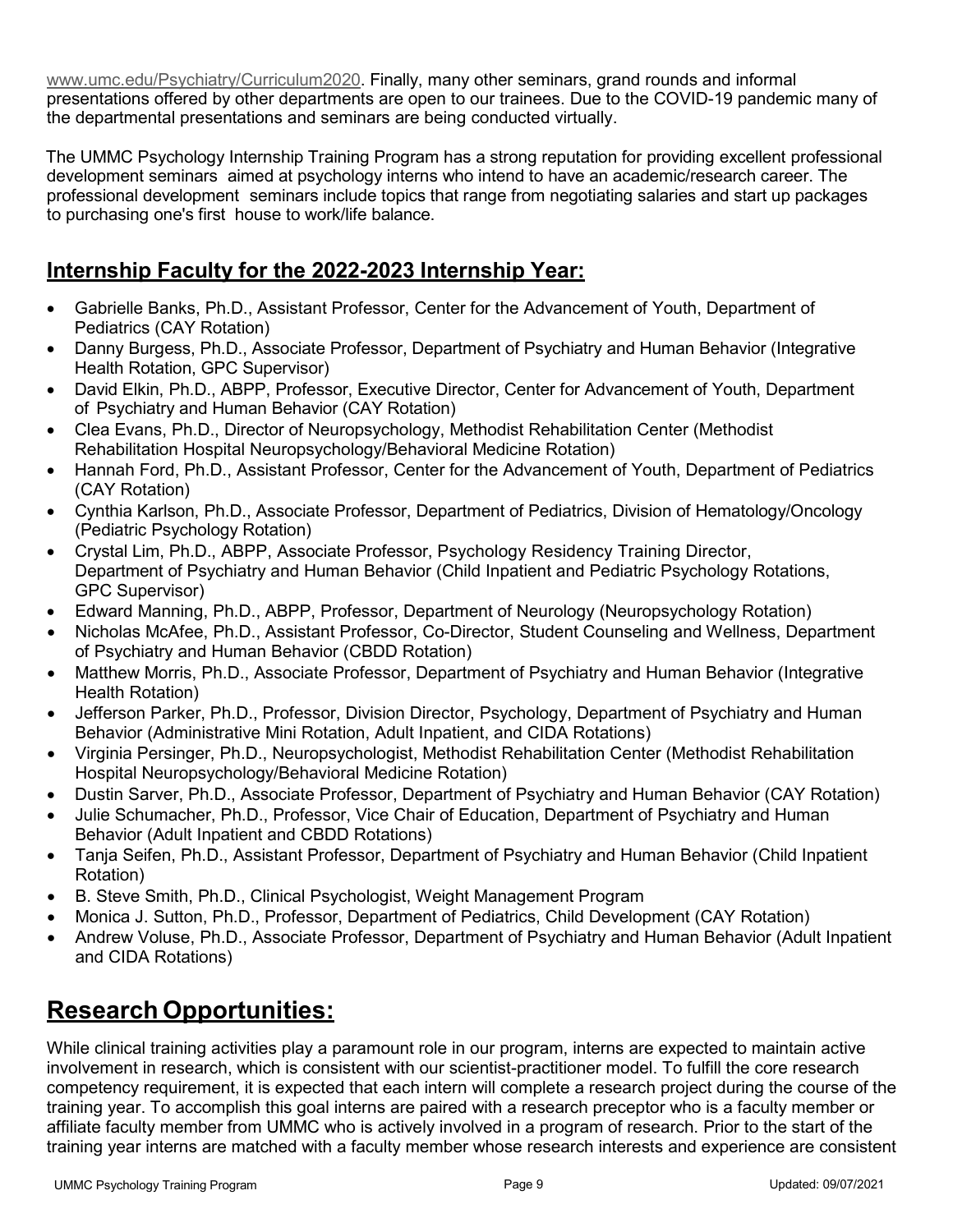with the interests or goals of the intern. These assignments are based primarily on intern rankings, as well as the availability of research preceptors. At the beginning of the training year it is expected that interns will develop a research plan for the year in consultation with their research preceptor and that throughout the year they will develop and plan a research project, carry out the research, and disseminate research findings. Interns are provided with protected research time each week and are expected to use that time for Program-related research including but not limited to submission of a first-authored publication or an equivalent research product under the supervision of Training Program faculty during the training year. There is considerable flexibility in the content, scope, and focus on research projects completed by interns; however, it is expected that it will consist of a project independent of the dissertation and consist of a first-authored manuscript submission or similar product. A high percentage of former psychology interns have authored or co-authored multiple publications based on their research activities during the internship year. Interns from recent cohorts had an average of 2.2 submitted/in press peer-reviewed publications with Training Program faculty during the training year and 5 total research projects during the course of the year. This number does not reflect additional publications interns submitted/published with their graduate school mentors.

To facilitate achievement of these research goals and expectations, interns receive an average of at least 8 hours of protected research time per week: 4 hours of weekly protected research time and an average of 4 or more hours per week that is negotiated with rotation supervisors. Failure to meet research expectations will not result in failure of the internship program (as long as the intern achieves a rating of at least high intermediate on the Scientific Knowledge and Methods and Research/Evaluation domains), but may result in intern protected research time being reassigned to meet other training goals. The Research Oversight Training Committee oversees the monitoring of progress on research-related competencies and helps to facilitate a modified research plan in the rare instance that an intern's research time is reassigned due to insufficient progress.

Didactics on grantsmanship are part of the internship training experience and all interns are expected to participate in this seminar series. The grant writing seminar is a 12 session series led by Training Program faculty members who have a strong history of attracting NIH funding and have considerable experience reviewing NIH grants. Interns are encouraged to begin, and perhaps complete, a draft of their own independent grant by the end of the internship year.

Significant resources are available to support research training activities. PCs are easily accessible with primary software packages including MS Office (Word, PowerPoint, Excel), STATA, SAS, and SPSS among others. Laboratory and A/V equipment include psychophysiological assessment and biofeedback equipment, video recorder/playback systems, DLP projectors, etc. Online survey and data management services are available through Qualtrics and REDCap. The Rowland Medical Library offers excellent facilities and receives all major psychology journals; in addition, the vast majority of these journals are available electronically. The capacity for database searches Medline, ERIC, CINAHL, HEALTH, PsychINFO and PsychLit (Psychological Abstracts) is available on-site and remotely.

# **Research Preceptors for 2022-2023 Internship Year:**

## **Cynthia Karlson**

- **Research:** Chronic pain in children and adolescents with hematology/oncology conditions; influence of mood and sleep disturbance on chronic pain symptoms in children and adolescents; biopsychosocial and family factors in chronic pain and adjustment to chronic illness; biopsychological interventions for chronic pain; neurocognitive functioning in pediatric oncology and sickle cell disease; health disparities and impact of socioeconomic status on outcomes in pediatric oncology and sickle cell disease.
- **Experience with funding:** PI on NIH KL2 subaward, PI on Foundation grants, PI on Intramural and Intradepartmental grants, Co-I on HRSA and MS Department of Mental Health grants. Grant submissions (e.g., Foundations, NIH/NCI K07, COBRE) as PI and Co-PI.

## **Crystal Lim**

• **Research:** Examining psychological (e.g., anxiety, depression, ADHD, etc.) and physical co-morbidities associated with pediatric obesity; development and evaluation of pediatric obesity family-based behavioral weight management interventions; issues related to diversity, culture, and family factors that intersect with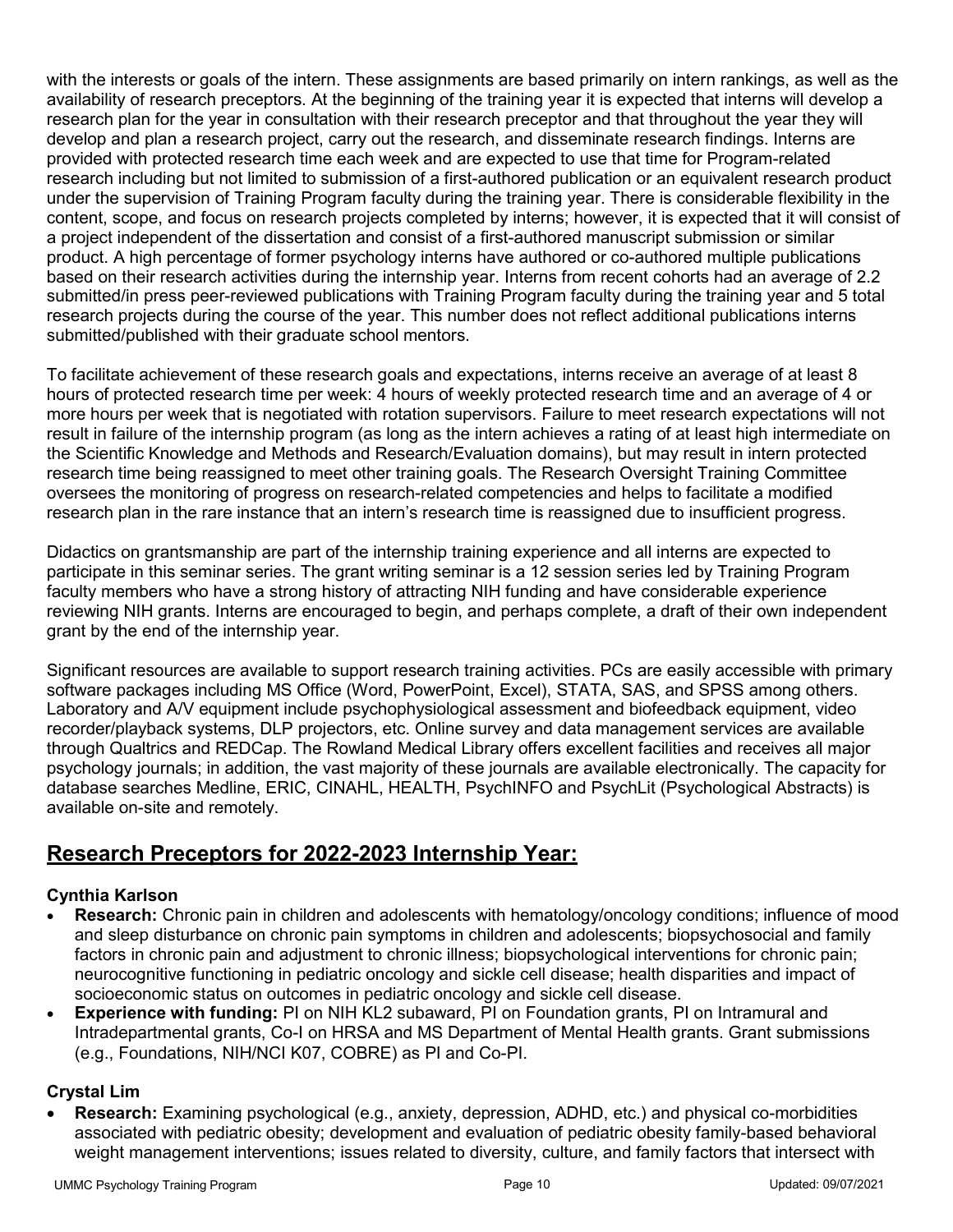engagement in health behaviors and health disparities; program evaluation for a multidisciplinary pediatric obesity clinic; development and evaluation of technology-based interventions for the treatment of pediatric obesity

• **Experience with funding:** PI on NIH/NHLBI NRSA, HRSA and NIH sub-grants, and Internal Grant; Co-I on SAMHSA, HRSA, and Internal Grants; Primary Mentor on NIH Diversity Supplement; Grant submissions (e.g., R21, R01, K23) as PI and Co-PI to multiple NIH institutions (e.g., NICHD, NIDDK, NHLBI), NIH supported, and foundational mechanisms.

## **Matthew Morris**

- **Research:** Psychosocial and neuroendocrine risk and resilience factors associated with posttraumatic stress disorder (PTSD) and major depressive disorder; predicting development of PTSD in women recently exposed to interpersonal violence; mechanisms linking exposure to stressful/traumatic life events and daily pain complaints in African American adults; racial/ethnic differences in experimental pain responses; racial/ethnic disparities in traumatic injury outcomes and care.
- **Experience with extramural funding:** PI on NIMH (K01, F31) and NIMHD (U54 research project leader) grants. Data available for analysis from K01 and U54 studies, survey-based pilot study of recent stalking survivors, eye tracking pilot study of disgust, and UMMC traumatic injury patient registry.

## **Jefferson Parker**

- **Research:** Use of contingency management to enhance abstinence and participation in substance use disorder continuing care, early and brief interventions for substance use disorders, issues in mental health services delivery (wait lists, no shows/cancellations, patient flow).
- **Experience with Funding:** VA Quality Enhancement Research Initiative (QUERI), VA Health Services Research and Development (VA HSR&D), South Central Mental Illness Research and Education Clinical Center (MIRECC).

## **Dustin E. Sarver**

- **Research:** Dr. Sarver's research interests are in the developmental psychopathology of ADHD, other neurodevelopmental (e.g., ASD), and externalizing disorders, primarily in children and youth. His research program aims to have a translational scope, ranging from understanding neurocognitive dysfunction, and characterizing patterns of various functional impairment areas, to understanding biopsychosocial and contextual influences on behavioral treatments for ADHD and externalizing behavior. On the applied end, his clinical research is recently aimed at evaluating behavioral intervention programs (e.g., PCIT, CARE, TCIT) designed to facilitate continuums of care for disruptive behavior in the community ranging from prevention and interventions services, to dissemination/implementation of behavioral treatment. Recent work in integrated behavioral healthcare for pediatric disruptive behavior and telehealth as well. Opportunities for research on large nationally and state-representative datasets on children and ADHD are available.
- **Experience with funding:** PI on seven federal (HRSA, SAMHSA), state, foundation, and intramural grants totaling over \$7 million; Co-I on large multi-site grants from HRSA and national foundations (Simon's National SPARK autism genetic study). NIH/NIMH LRP awardee. Internal grant reviewer.

## **Julie Schumacher**

- **Research:** Areas of active research include: etiology and treatment of co-occurring substance use disorders, violence, and trauma; motivational interviewing; dissemination and implementation of evidence based psychotherapies. Opportunities for original data collection, as well as data sets for secondary analysis are available in these topic areas.
- **Experience with extramural funding:** PI on 3 NIH grants and one SAMHSA grant, LRP recipient and supervisor for 2 LRP recipients, F32 Primary Sponsor, and grant reviewer for NIH Center for Scientific Review, NIAAA Special Emphasis Panels, and CDC National Center for Injury Prevention and Control.

# **Training Committees:**

The internship program consists of various committees that oversee intern's experiences throughout the year.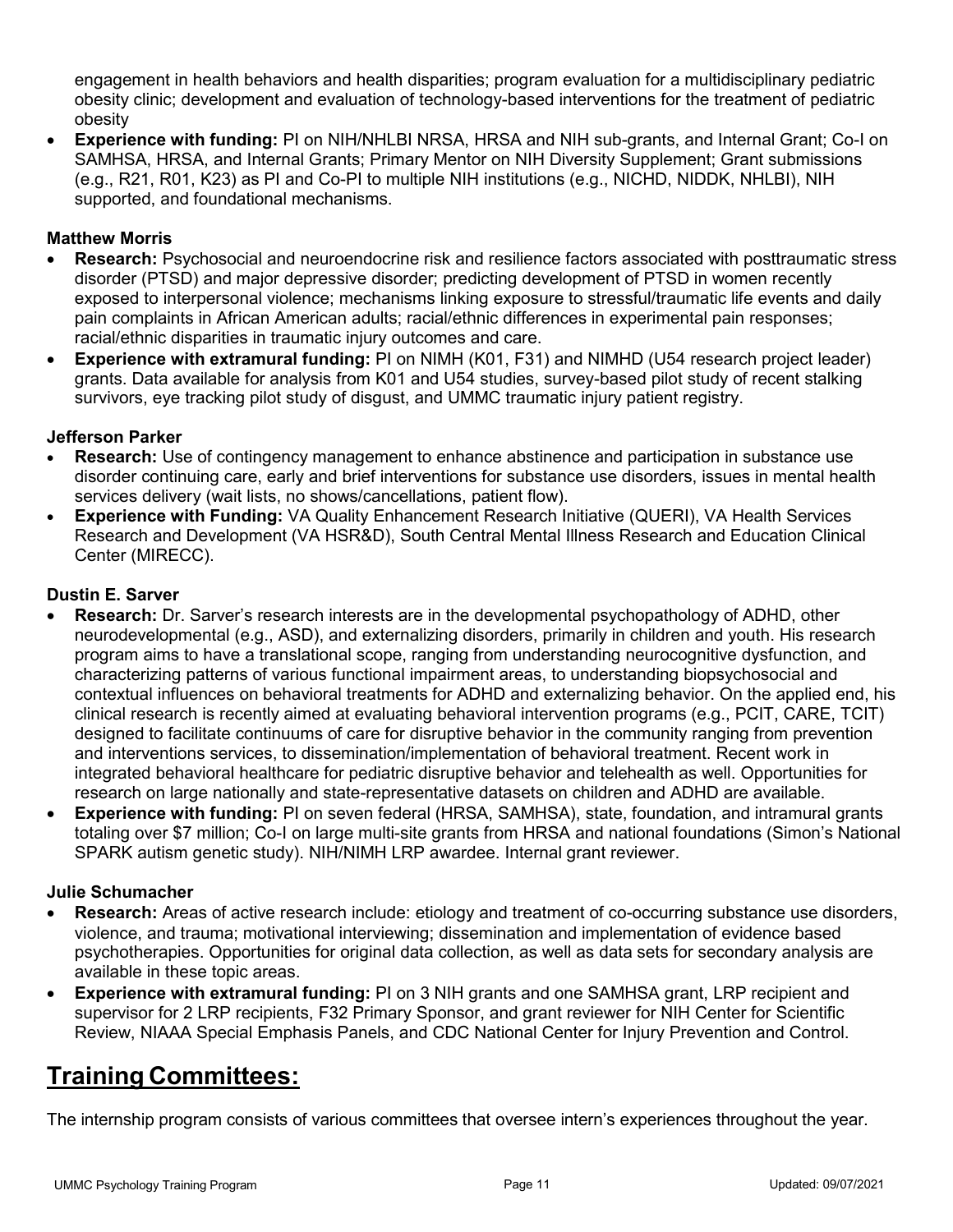## *Residency Training Committee (RTC)*

*Chair:* Crystal Lim

*Vice Chair:* Jefferson Parker

*Role:* Functions as the oversight committee for the UMMC Psychology Internship Program. The RTC and its Subcommittees serve to provide oversight related to the clinical, research, and diversity elements of interns training experiences. Through ongoing tracking of Training Program activities and intern progress these subcommittees also help the RTC to ensure that competency benchmarks and training goals are achieved.

## *Clinical Training Oversight Committee*

*Role:* Oversees and tracks intern's clinical training to ensure needs and goals are met during the training year.

## *Research Training Oversight Committee*

*Role:* Oversees and tracks intern's involvement in programmatic research and professional development activities to facilitate development of competencies associated with success in academic clinical psychology.

## *Diversity and Inclusion Training Oversight Committee*

*Role:* Assesses training environment to ensure interns develop adequate competence relating to consideration of and attention to issues of diversity and inclusion in clinical, research, and professional development activities.

# **Current Interns and Postdoctoral Fellows:**

## *Interns:*

- Jordan Gette (Texas Tech University)
- Tre Gissandaner (Texas Tech University)
- Lauren Mutignani (University of Arkansas)
- Kristin Perry (University of Buffalo)
- Timothy Regan (Texas A & M University)
- Alainna Wen (University of Notre Dame)

## *Postdoctoral Fellows:*

• Kerry Kinney, Ph.D.

# **Application and Interview Process:**

## **Eligibility:**

Doctoral students in APA-accredited Clinical or Counseling Psychology programs, who have accrued a minimum of 500 hours of documented, psychologist supervised direct client contact hours through a combination of therapy and assessment experience as verified by the training director of the doctoral program, are eligible to apply to the internship program. All coursework required for the doctoral degree must be completed prior to the start of internship, as well as any qualifying, comprehensive, or preliminary doctoral examinations. We prefer candidates whose doctoral dissertations will be completed, or at least well under way, before the beginning of the internship year. In addition, we are interested in applicants who desire to become licensed psychologists and seek employment in academic and other clinical research settings. Applicants who are not currently registered in a clinical or counseling psychology PhD program must include a letter from the director of a clinical or counseling program stating that their training and practicum have been equivalent to a PhD program in clinical or counseling psychology. As an equal opportunity training program, the internship welcomes and strongly encourages applications from all qualified candidates, regardless of gender, age, racial, ethnic, sexual orientation, disability or other minority status.

## **Application Procedure:**

We utilize the AAPI Online. The program application can be completed online at [www.appic.org.](http://www.appic.org/) Applicants are required to submit: 1) a completed AAPI, 2) three letters of recommendation, 3) a current Curriculum Vita, and 4) a transcript from all graduate programs attended. No additional materials are required. **The application**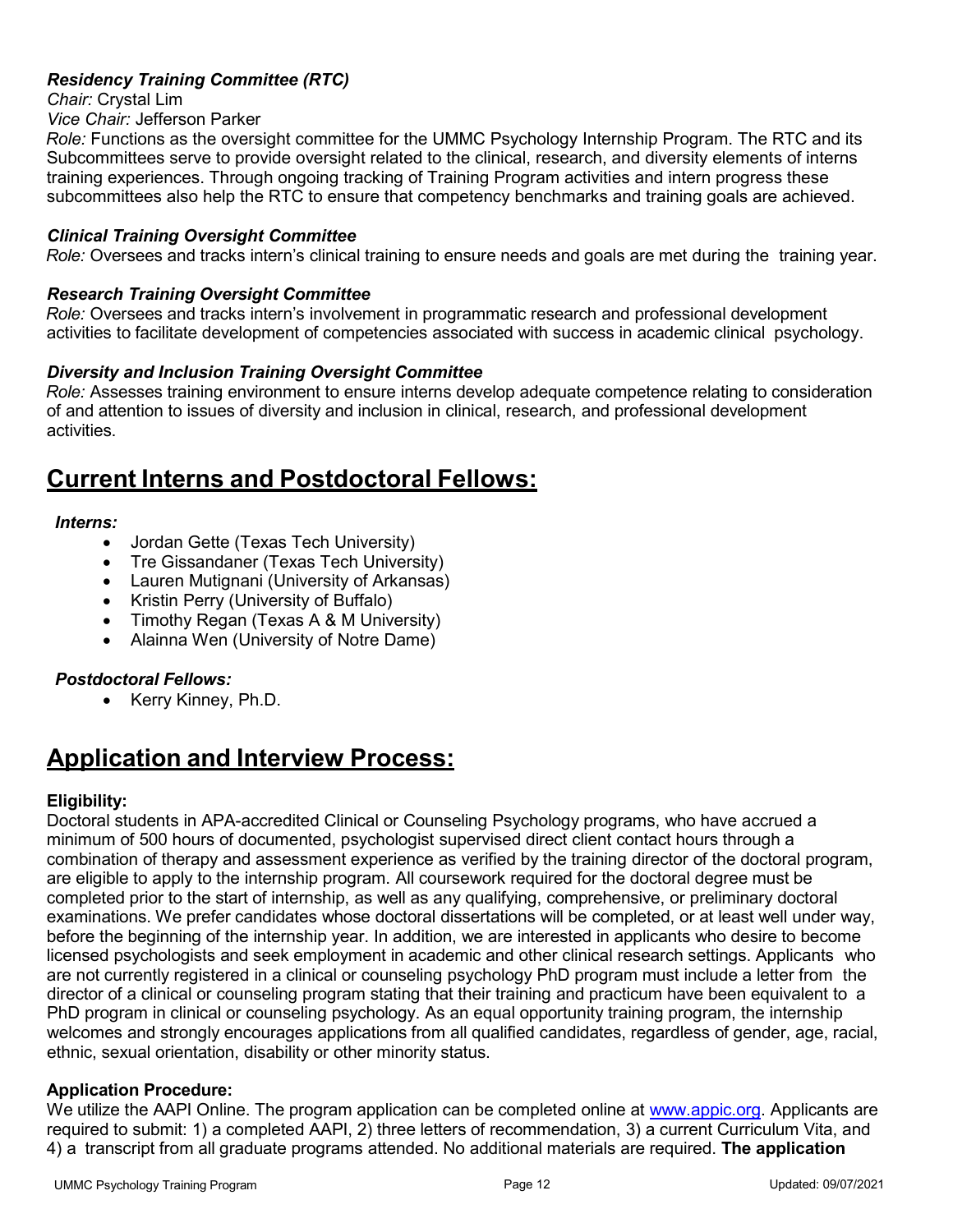## **deadline for the 2022-2023 training year is November 12.**

Due to the continuing COVID-19 pandemic, interviews for the 2022-2023 internship training year will only be offered virtually. Applicants will participate in virtual individual and group meetings with program faculty, as well as virtual meetings with our current interns. Please check our program website for announcements or contact the Program Administrator and Training Director regarding upcoming virtual events we are planning for prospective applicants to the program.

Also, the selection committee would very much like to have the opportunity to meet prospective candidates. After we receive your application, we will let you know if you have been selected for an interview. Once you are selected, you will be contacted by our program administrator and may be contacted by current interns who will help coordinate your interview. Also, please feel free to introduce yourself to a faculty member while participating at upcoming in-person or virtual conferences, such as ABCT, as it is helpful for us to put a face with a name.

## **Notification of Acceptance:**

As a member of the Association of Psychology Postdoctoral and Internship Centers (APPIC), the UMMC Training Program abides by the APPIC Policy on Internship Offers and Acceptances, and participates in the APPIC computer-matching program. No person at this training facility will offer, solicit, accept, or use any ranking-related information regarding any intern applicant.

## **Program Administrator:**

Kristy Herbison, program administrator, is invaluable to our internship program. She is the program's primary contact person and keeps the program running. Please e-mail Kristy (kherbison@umc.edu) for information about the program, the application process, or with general questions about the program.

# **Administrative Policies and Procedures:**

## **Financial Support:**

Interns accepted to the UMMC Psychology Internship Training Program are paid a minimum of \$24,843 and receive the state financial health insurance plan, which is covered in their pay. During the training year interns accrue 18 days of leave, 13 days of which are designated vacation or personal leave and 5 days of leave to pursue employment opportunities. Additionally, there are 10 paid holidays and professional leave time is available to attend conferences and for other professional experiences. As UMMC employees, interns receive retirement and health insurance benefits afforded all UMMC employees. Interns are required to contribute at least 9% of their salary towards retirement and have the option to participate in state or other retirement plans. UMMC also provides contributions towards intern retirement. Interns may incur additional costs for other elective health benefits coverage (e.g., lower deductible health insurance, dental, vision, etc.). Please visit the UMMC HR Benefits website for additional details about employee benefits, health insurance options, and retirement contributions [www.umc.edu/Benefits.](http://www.umc.edu/Benefits)

## **Internship Year:**

The internship year begins on July 1, and is for a full year, through June 30.

## **Due Process Statement:**

Upon entry to our program, interns receive a copy of our policy and procedures manual which includes information on grievance processes, disciplinary actions (including termination), and addresses issues pertaining to impaired interns. Please contact our program administrator Kristy Herbison [\(kherbison@umc.edu\)](mailto:kherbison@umc.edu) to request a copy of our policy and procedures manual.

## **Equal Opportunity:**

The University of Mississippi Medical Center adheres to the principle of equal education and employment opportunity without regard to race, sex, color, religion, marital status, age, national origin, disability or Veteran status. This policy extends to all programs and activities supported by the Medical Center. Under the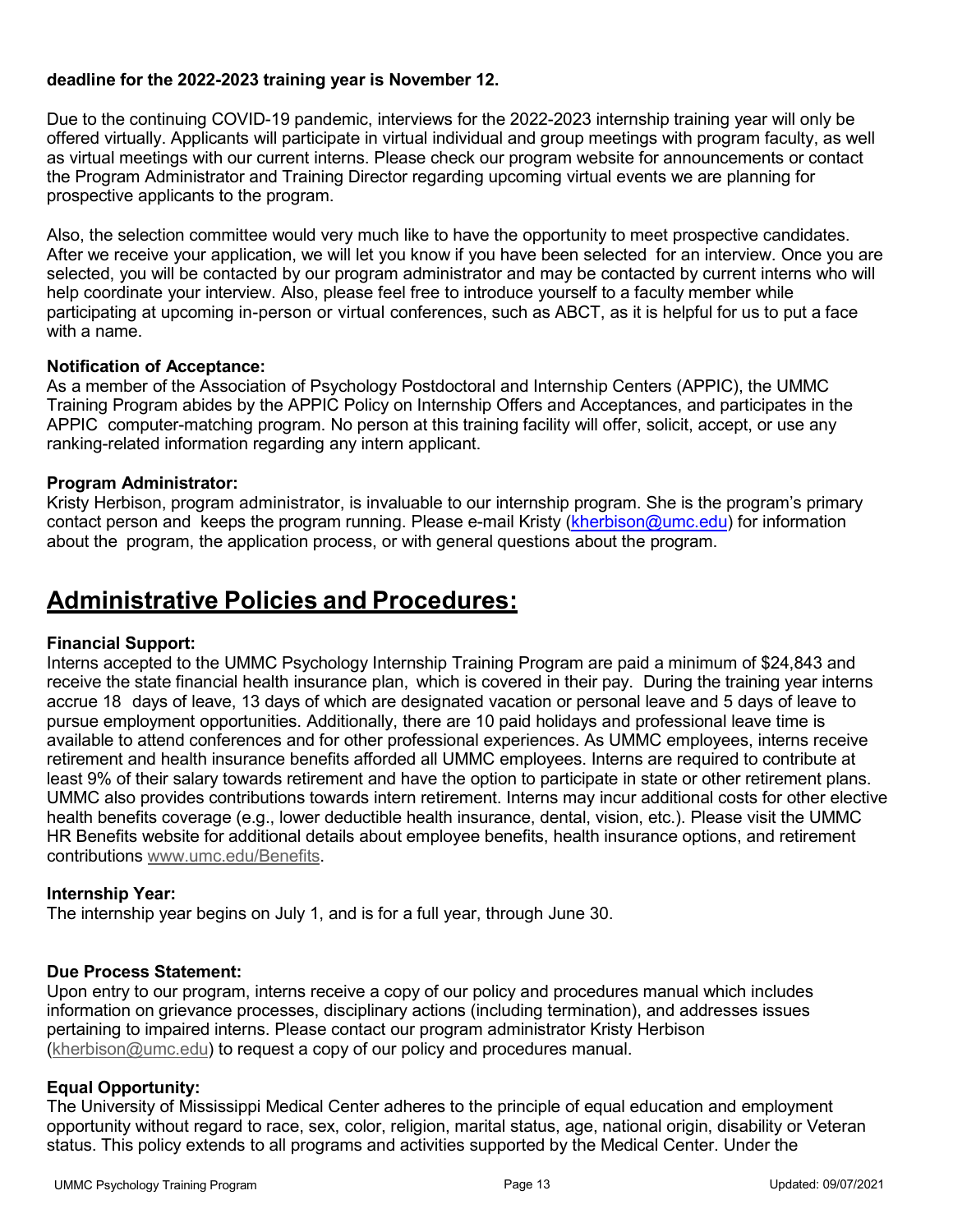provisions of Title IX of the Educational Amendments of 1972, the University of Mississippi Medical Center does not discriminate on the basis of sex in its educational programs or activities with respect to admissions or employment.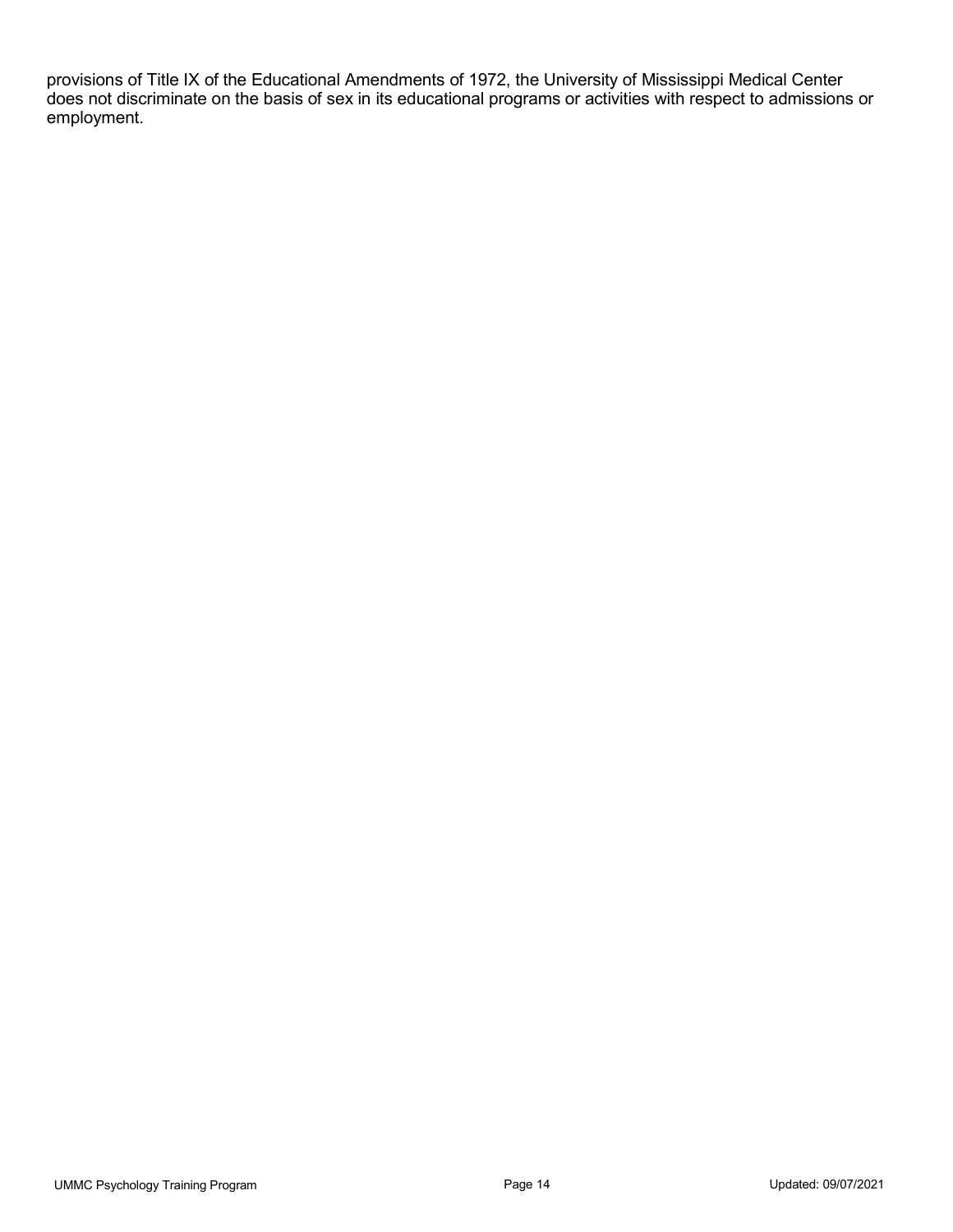# **Internship Admissions, Support, and Initial Placement Data**

## **INTERNSHIP PROGRAM TABLES**

## **Date Program Tables were updated:** August 30, 2021

## **Program Disclosures**

Does the program or institution require students, trainees, and/or staff (faculty) to comply with specific policies or practices related to the institution's affiliation or purpose? Such policies or practices may include, but are not limited to, admissions, hiring, retention policies, and/or requirements for completion that express mission and values. Yes **X** No

## **Internship Program Admissions**

## *Description of Applicant Selection:*

Eligible applicants for the UMMC Psychology Internship Program are doctoral students in APAaccredited Clinical or Counseling Psychology programs. All coursework required for the doctoral degree must be completed prior to the start of internship, as well as any qualifying, comprehensive, or preliminary doctoral examinations. We prefer candidates whose doctoral dissertations will be completed, or at least well under way, before the beginning of the internship year. In addition, we are interested in applicants who desire to become licensed psychologists and seek employment in academic and other clinical research settings.

*Does the program require that applicants have received a minimum number of hours of the following at time of application?* 

| <b>Total Direct Contact Intervention Hours</b> | No | Yes Amount N/A |
|------------------------------------------------|----|----------------|
| <b>Total Direct Contact Assessment Hours</b>   | Nο | Yes Amount N/A |

### *Describe any other required minimum criteria used to screen applicants:*

Though we do not require a minimum number of assessment or intervention hours we seek applicants who have accumulated at least 500 total hours of direct clinical contact supervised by psychologists, through a combination of therapy and assessment experience during their graduate training and which are verified by their Director of Clinical Training.

## **Financial and Other Benefit Support for Upcoming Training Year**

| Annual Stipend/Salary for Full-time Interns                  |            | \$24,843  |
|--------------------------------------------------------------|------------|-----------|
| Annual Stipend/Salary for Half-time Interns                  |            | N/A       |
| Program provides access to medical insurance for intern?     | <b>Yes</b> | No.       |
| If access to medical insurance is provided:                  |            |           |
| Trainee contribution to cost required?                       | Yes        | <b>No</b> |
| Coverage of family member(s) available?                      | Yes        | No        |
| Coverage of legally married partner available?               | Yes        | No        |
| Coverage of domestic partner available?                      | Yes        | <b>No</b> |
| Hours of Annual Paid Personal Time Off (PTO and/or Vacation) |            | 144       |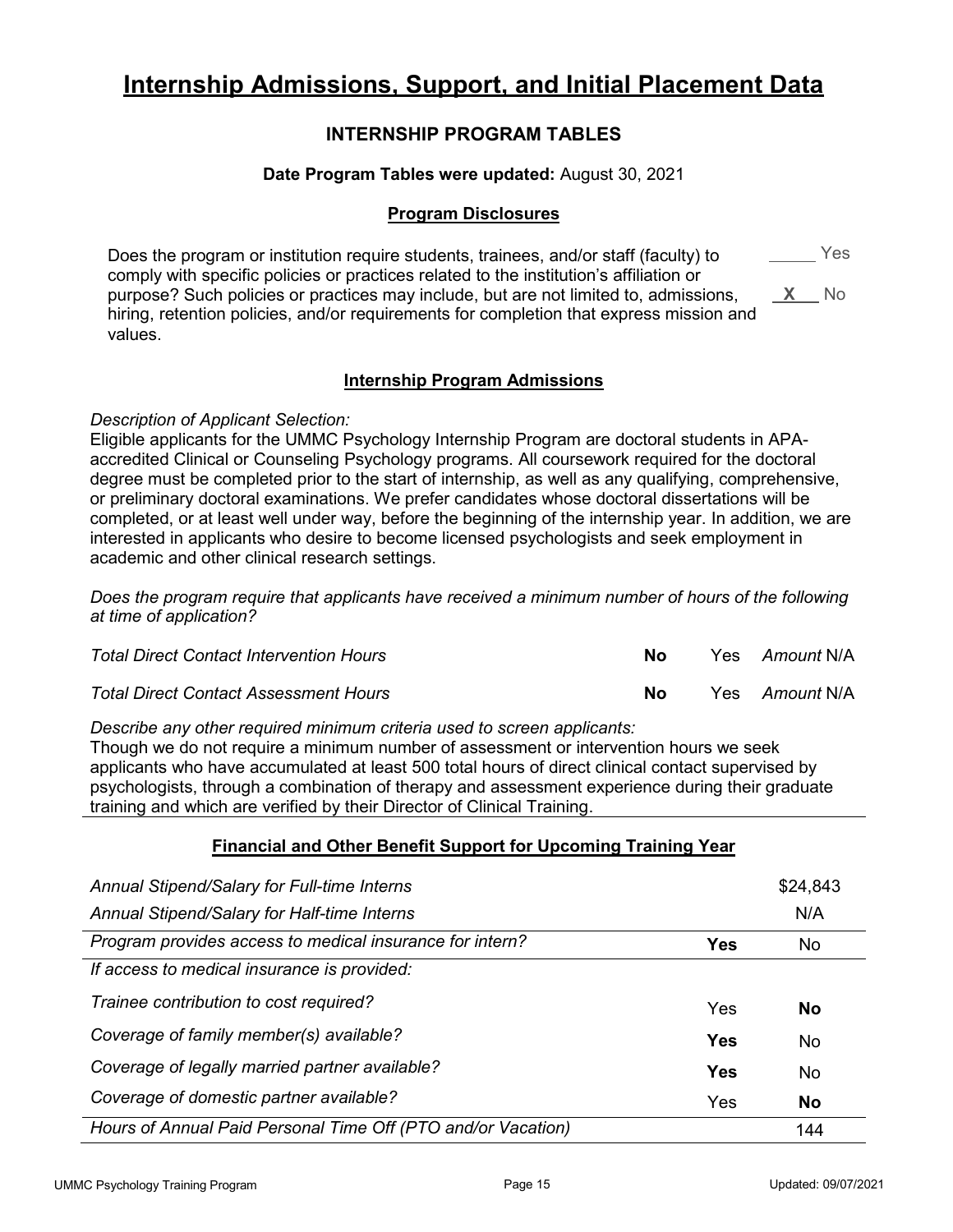| <b>Hours of Annual Paid Sick Leave</b>                                                                                                                                                                                                                                                                                | 96  |
|-----------------------------------------------------------------------------------------------------------------------------------------------------------------------------------------------------------------------------------------------------------------------------------------------------------------------|-----|
| In the event of medical conditions and/or family needs that require extended<br>leave, does the program allow reasonable unpaid leave to interns/residents in<br>Yes<br>excess of personal time off and sick leave?                                                                                                   | No. |
| Other Benefits: 5 days available for professional development activities, 10 paid holidays. As UMMC<br>employees, interns contribute at least 9% of their salary towards retirement and are given options to<br>porticipate in etate ex ether retirement plane. Interna may inqur additional easte for elective booth |     |

participate in state or other retirement plans. Interns may incur additional costs for elective health benefits coverage (e.g., lower deductible health insurance, dental, vision, etc.).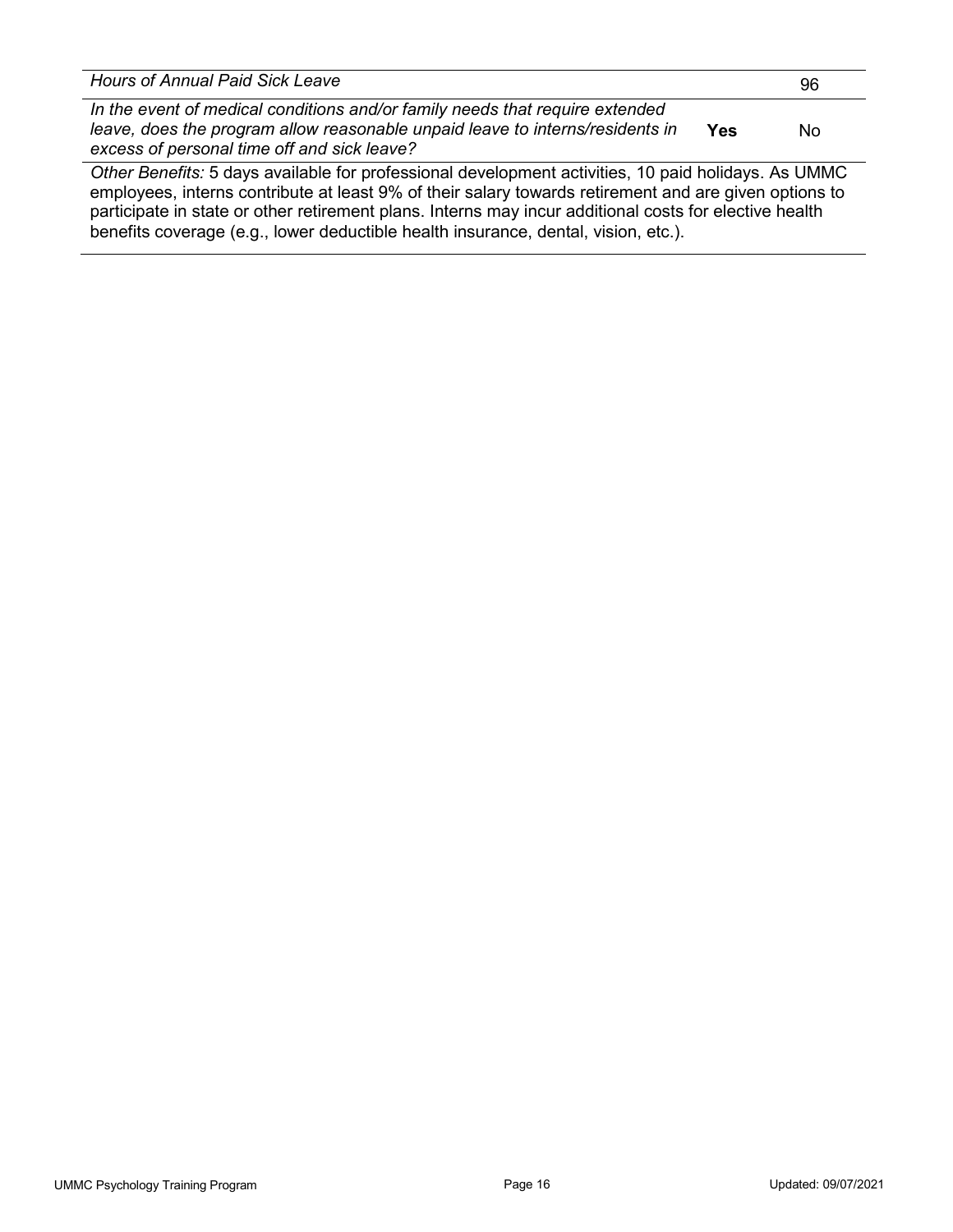## **Initial Post-Internship Positions**

*The following table provides information regarding post-internship positions for the last three cohorts (training years 2018-2019 through 2020-2021) who graduated from our internship training program.* 

|                                                                     | Training Years 2018-2021 |             |  |
|---------------------------------------------------------------------|--------------------------|-------------|--|
| Total # of interns who were in the 3 cohorts                        | 18<br>0                  |             |  |
| Total # of interns who remain in training in the internship program |                          |             |  |
| <b>Work Setting</b>                                                 | <b>PD</b>                | EP          |  |
| Academic teaching                                                   | 5                        | $\mathbf 0$ |  |
| Community mental health center                                      | $\mathbf 0$              | 0           |  |
| Consortium                                                          | $\overline{0}$           | 0           |  |
| <b>University Counseling Center</b>                                 | $\overline{0}$           | 0           |  |
| <b>Hospital/Medical Center</b>                                      | 10                       | 1           |  |
| Veterans Affairs Health Care System                                 | $\overline{2}$           | 0           |  |
| Psychiatric facility                                                | 0                        | 0           |  |
| Correctional facility                                               | $\overline{0}$           | 0           |  |
| Health maintenance organization                                     | $\overline{0}$           | 0           |  |
| School district/system                                              | $\mathbf 0$              | 0           |  |
| Independent practice setting                                        | 0                        | 0           |  |
| Other                                                               | $\mathbf 0$              | 0           |  |

Note: "PD" = Post-Doctoral Residency Position; "EP" = Employed Position.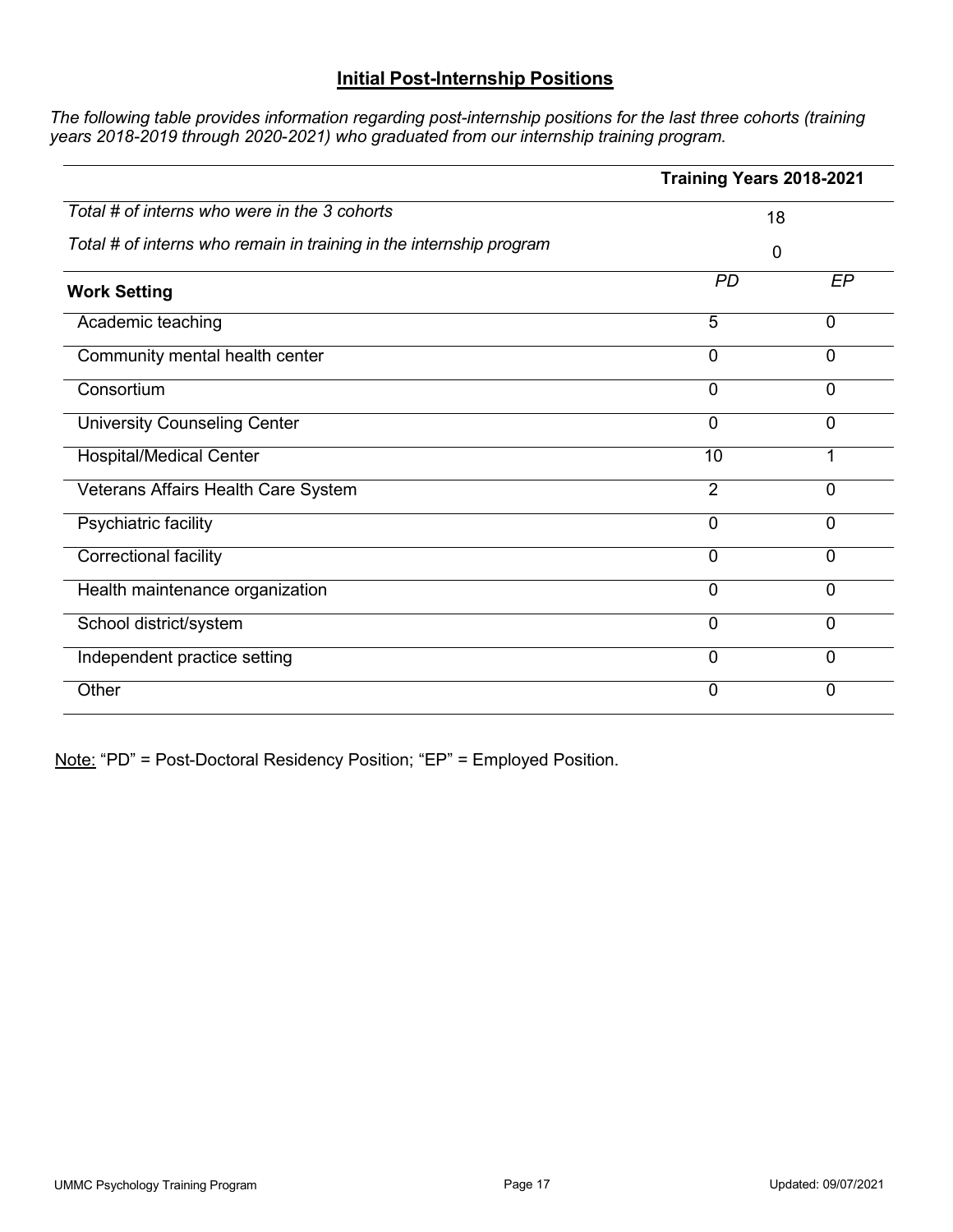# **Cultural/RecreationalResources**

The Jackson metro area and Mississippi have a rich cultural history. Outside of the training consortium, there are a number of local community-based organizations promoting diversity. Additionally, there are a number of cultural events that occur throughout the year and numerous recreational opportunities available.

## **Civil Rights Movement/African American History:**

- **Emmett Till Interpretative Center & Tallahatchie County Courthouse:** 158 N. Court St., Sumner, MS; 662- 483-0048; [http://emmett-till.org/](https://urldefense.proofpoint.com/v2/url?u=http-3A__emmett-2Dtill.org_&d=BQMFaQ&c=lsRuZCBl6GuC9L6xVrEM6HFPHJkrlPlfLCjYs_lBYHk&r=F0b8NLU1VcYcCwxUwoMaiA&m=JX2jHDBAEp4LoQZEnIvN_zfD3PiQ7hHNhWcU0wCt8Dk&s=yTLMsy-PXBCVwlAkszYjXAzFBD4Zgr0pV_CPXgvlmNA&e)
- **Margaret Walker Center:** Jackson State University [http://www.jsums.edu/margaretwalkercenter/](https://urldefense.proofpoint.com/v2/url?u=http-3A__www.jsums.edu_margaretwalkercenter_&d=BQMFaQ&c=lsRuZCBl6GuC9L6xVrEM6HFPHJkrlPlfLCjYs_lBYHk&r=F0b8NLU1VcYcCwxUwoMaiA&m=JX2jHDBAEp4LoQZEnIvN_zfD3PiQ7hHNhWcU0wCt8Dk&s=M32be5qg-OyBAtYyzX8CSuDj2vGbunLvLJ0U5xku0II&e)
- **Medgar Evers Home Museum: C**ivil Rights leader, 2332 Margaret Walker Alexander Drive, Jackson, MS; 601-977-7839
- **Mississippi Civil Rights Museum:** 222 North St., Jackson, MS; 601-576-6800; [http://www.mscivilrightsmuseum.com](http://www.mscivilrightsmuseum.com/)
- **Mississippi Freedom Trail:** Civil rights trail, To obtain a brochure: 601-359-3297
- **Smith Robertson Museum and Cultural Center:** Jackson's first school for African Americans, <https://www.jacksonms.gov/smith-robertson-museum/>
- **Museum of African American History and Culture:** 301 Main St., Natchez, MS <https://www.visitnatchez.org/business/natchez-museum-of-african-american-history-and-culture>
- **Whitney Plantation Museum –** Only museum in Louisiana with an exclusive focus on the lives of enslaved people: 5099 Hwy 18, Wallace, LA (halfway b/w New Orleans and Baton Rouge) <https://www.whitneyplantation.org/>
- **William Winter Institute for Racial Reconciliation:** University of Mississippi, Oxford, MS [http://winterinstitute.org/](https://urldefense.proofpoint.com/v2/url?u=http-3A__winterinstitute.org_&d=BQMFaQ&c=lsRuZCBl6GuC9L6xVrEM6HFPHJkrlPlfLCjYs_lBYHk&r=F0b8NLU1VcYcCwxUwoMaiA&m=JX2jHDBAEp4LoQZEnIvN_zfD3PiQ7hHNhWcU0wCt8Dk&s=glPy8IYqBoGr75w3wWS0OiBixgPvmNF6hM4QDm_jyAc&e)

## **Civil War Sites**

- **Grand Gulf Military Park:** [https://en.wikipedia.org/wiki/Grand\\_Gulf\\_Military\\_State\\_Park](https://en.wikipedia.org/wiki/Grand_Gulf_Military_State_Park)
- **Vicksburg Military Park:** 3201 Clay St., Vicksburg,<https://www.nps.gov/vick/index.htm>

## **Festivals and Resources Celebrating Music Culture:**

- **BB King Museum:** Indianola, MS <https://bbkingmuseum.org/>
- **Delta Blues Museum:** Clarksdale, MS <https://www.deltabluesmuseum.org/>
- **Elvis Presley Birthplace**: 306 Elvis Presley Drive, Tupelo, MS;<https://elvispresleybirthplace.com/>
- **Grammy Museum, Cleveland, MS:** <https://www.grammymuseumms.org/>
- **Ground Zero Blues Club**: co-owned by actor Morgan Freeman, Clarksdale, MS <https://www.groundzerobluesclub.com/>
- **Jimmy Rodgers Museum:** 1725 Jimmy Rodgers Drive, Meridian MS;<http://jimmierodgers.com/>
- **King Biscuit Blues Festival:** in October at Helena, AR, about 3 ½ hours from Jackson <http://www.kingbiscuitfestival.com/>
- **Mississippi Delta Blues and Heritage Festival**: held in September, Greenville, MS <https://www.deltabluesms.org/>
- **Mississippi Blues Trail**: <http://msbluestrail.org/>
- **Mississippi Symphony Orchestra:** <http://www.msorchestra.com/>
- **North Mississippi Hill Country Picnic:** focuses on Hill Country Blues, held in June near Holly Springs, MS <http://www.nmshillcountrypicnic.com/>
- **Red's Lounge:** authentic juke joint, 395 Sunflower Ave, Clarksdale, MS
- **Sunflower River Blues and Gospel Festival**: in August, Clarksdale, MS<http://www.sunflowerfest.org/>

## **History/Cultural Resources:**

- **Choctaw Cultural Center**: Pearl River, MS;<http://www.choctaw.org/culture/cicc.html>
- **Hot Tamale Trail:** Latin American History, MS Delta located from Tunica to Vicksburg; <http://tamaletrail.com/about/>
- **India Association of Mississippi:** <https://www.facebook.com/IndiaAssociationMS>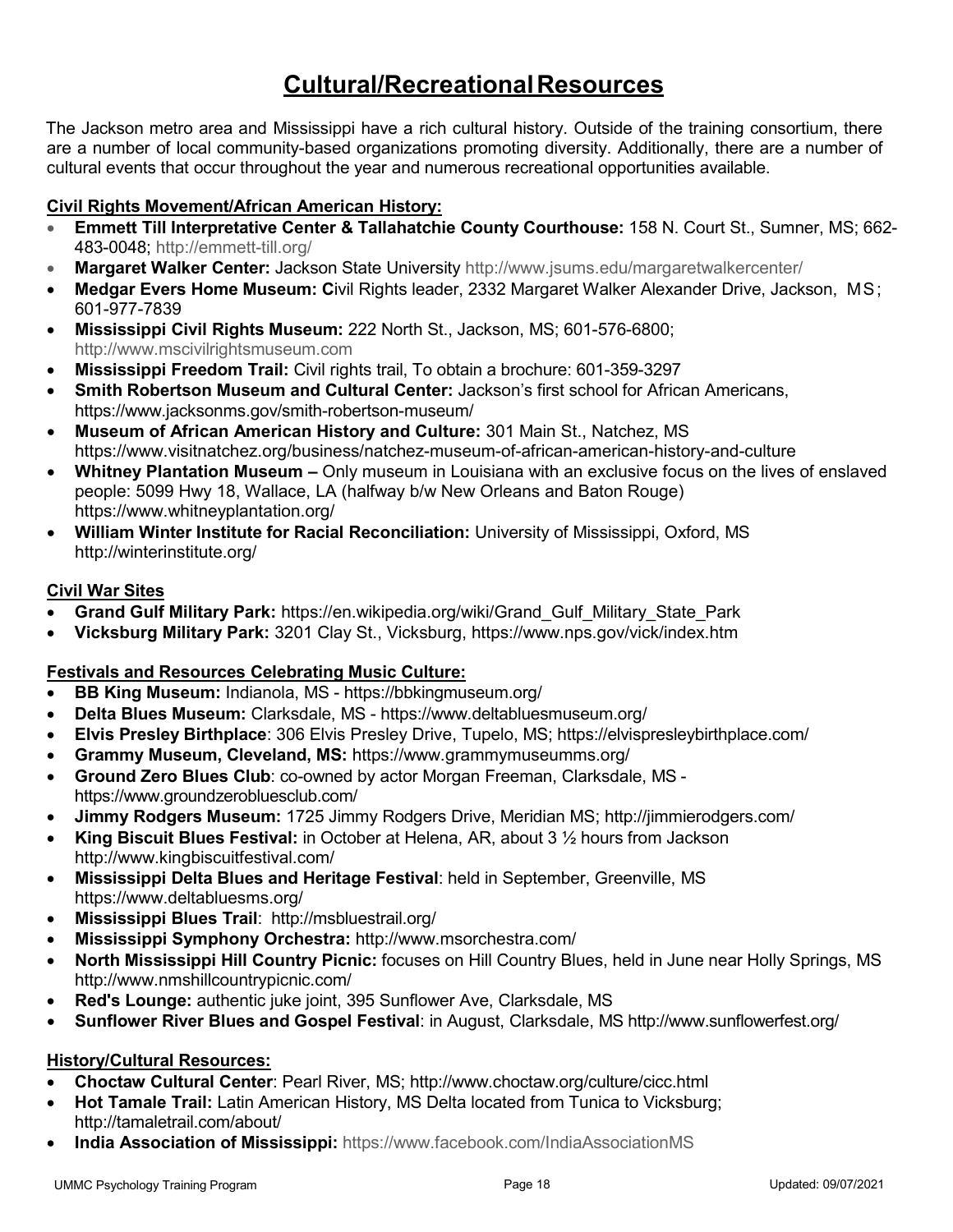- **International Museum of Muslim Cultures**: 101 East Capitol St., Jackson;<https://muslimmuseum.org/>
- **Mississippi Agricultural and Cultural Museum:** 1150 Lakeland Drive, Jackson; <https://www.msagmuseum.org/>
- **Mississippi Children's Museum:** 2145 Museum Boulevard, Jackson;<https://www.mschildrensmuseum.org/>
- **Mississippi Museum of Art**: 380 South Lamar St, Jackson;<https://msmuseumart.org/>
- **Mississippi Museum of Natural Science**: 2145 Riverside Drive, Jackson; <http://www.mdwfp.com/museum.aspx>
- **Natchez, MS:** <https://www.natchez.ms.us/>
- **Grand Village of the Natchez Indians:** [https://www.mdah.ms.gov/explore-mississippi/grand-village](https://www.mdah.ms.gov/explore-mississippi/grand-village-natchez-indians)[natchez-indians](https://www.mdah.ms.gov/explore-mississippi/grand-village-natchez-indians)
- **Windsor Ruins:** 15095 Rodney Road, Port Gibson, MS: [https://en.wikipedia.org/wiki/Windsor\\_Ruins](https://en.wikipedia.org/wiki/Windsor_Ruins)

## **LGBT Resources and Pride Events:**

- **Human Rights Campaign-Mississippi:** <https://www.hrc.org/in-your-area/mississippi>
- Jackson Pride Fest: https://www.facebook.com/events/1384784151694843/?active tab=discussion
- **Mississippi United In Pride:** <https://www.facebook.com/MississippiUnitedinPride/>
- **SPECTRUM, Gay Straight Alliance:** Jackson State University, Jackson: <https://www.facebook.com/Spectrum-at-JSU-436377743146489/>
- **Unity Mississippi:** <https://lgbtfunders.org/unity-mississippi/>

## **Recreational/Outdoor Activities**

- **Barnett Reservoir:** Parks, hunting, fishing, boating, swimming, birding, camping; bounded by Rankin, Madison, and Hinds counties; [https://en.wikipedia.org/wiki/Ross\\_Barnett\\_Reservoir](https://en.wikipedia.org/wiki/Ross_Barnett_Reservoir)
- **Clark Creek Natural Area:** Woodville, MS; [https://en.wikipedia.org/wiki/Clark\\_Creek\\_Natural\\_Area](https://en.wikipedia.org/wiki/Clark_Creek_Natural_Area)
- **Gulf Islands National Seashore**: hiking, biking, bird watching, picnicking, Ocean Springs, MS; [https://en.wikipedia.org/wiki/Gulf\\_Islands\\_National\\_Seashore](https://en.wikipedia.org/wiki/Gulf_Islands_National_Seashore)
- **DeSoto National Forest:** Tuxachanie Hiking Trail (Wiggins, MS), Black Creek Trail (New Augusta, MS); [https://en.wikipedia.org/wiki/De\\_Soto\\_National\\_Forest](https://en.wikipedia.org/wiki/De_Soto_National_Forest)
- **Homochitto National Forest:** Clear Springs Recreational Area Trails, near Brookhaven, MS; [https://en.wikipedia.org/wiki/Homochitto\\_National\\_Forest](https://en.wikipedia.org/wiki/Homochitto_National_Forest)
- **Jackson Zoo:** <http://jacksonzoo.org/>
- **Longleaf Trace:** running, biking, hiking, horseback riding, runs 41 miles from Hattiesburg to Prentiss; <https://www.longleaftrace.org/>
- **Mississippi Braves:** local minor league professional baseball team, Pearl, MS; <https://www.milb.com/mississippi>
- **Mississippi Farmers Market**:<https://www.mdac.ms.gov/bureaus-departments/farmers-market/>
- **Mississippi Petrified Forest:** nature trail, museum, campground, gem fluming, Flora, MS; <https://www.mspetrifiedforest.com/index.php>
- **Natchez Trace Parkway:** scenic road stretching from Natchez, MS to Nashville, TN and running through the Jackson Metro area;<https://www.nps.gov/natr/index.htm>
- **Mississippi State Parks:** [https://en.wikipedia.org/wiki/List\\_of\\_Mississippi\\_state\\_parks](https://en.wikipedia.org/wiki/List_of_Mississippi_state_parks)
- **Pearl River Waterfowl Refuge and Wildlife Management Area**: Highway 43 about 1 mile east of the Natchez Trace [http://www.stateconservation.org/Mississippi/local-resources/Pearl-River-Waterfowl-Refuge](http://www.stateconservation.org/Mississippi/local-resources/Pearl-River-Waterfowl-Refuge-and-Wildlife-Management-Area-Birding-and-Wildlife-Viewing/19819)[and-Wildlife-Management-Area-Birding-and-Wildlife-Viewing/19819](http://www.stateconservation.org/Mississippi/local-resources/Pearl-River-Waterfowl-Refuge-and-Wildlife-Management-Area-Birding-and-Wildlife-Viewing/19819)
- **Ridgeland Multipurpose Trail:**12 mile paved trail for biking, walking, and jogging, <http://www.natcheztracetravel.com/biking-the-trace/biking-tips/602-ridgeland-multi-use-path.html>
- **Ridgeland Mountain Biking Trail:** 10 miles of wooded trails; <https://www.visitridgeland.com/attractions/ridgeland-mountain-bike-trails/>
- **Russell C. Davis Planetarium:** one of the largest in the country; 201 E. Pascagoula St., Jackson; <https://www.jacksonms.gov/russell-c-davis-planetarium/>
- **Tanglefoot Trail:** multipurpose rails to trails runs 43 miles from New Albany, MS to Houston, MS; <http://tanglefoottrail.com/>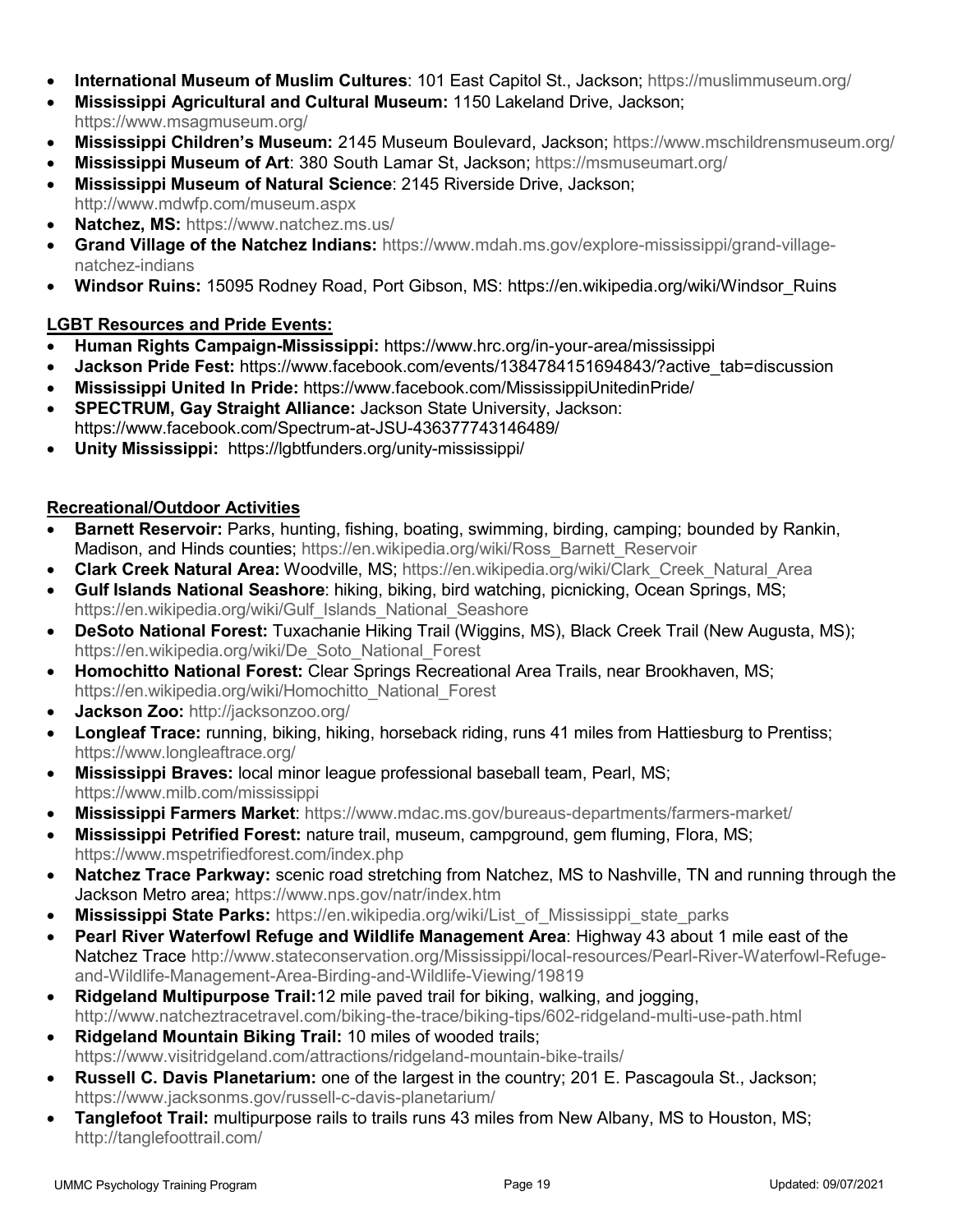• **Woodall Mountain:** highest natural point in MS, near Iuka, MS; [https://en.wikipedia.org/wiki/Woodall\\_Mountain](https://en.wikipedia.org/wiki/Woodall_Mountain)

## **Religious Organizations/Resources:**

Mississippi is known as the "heart of the Bible belt" with a wide variety of Christian organizations – too many to list here. The metro area is also home to many diverse religious organizations, some of which are listed alphabetically below. If you want help locating a religious or spiritual resource we haven't included, please let one of us know.

- **Baps Shri Hindu Temple:** 2390 Greenway Drive, Jackson, MS [https://www.baps.org/Global-Network/North-](https://www.baps.org/Global-Network/North-America/Jackson.aspx)[America/Jackson.aspx](https://www.baps.org/Global-Network/North-America/Jackson.aspx)
- **Beth Israel Congregation**: 5315 Old Canton Road, Jackson, MS<http://bethisraelms.org/>
- **Guru Tegh Bahadur Sikh Temple:** 1087 I-20 Frontage Road, Jackson, MS<https://msgurdwara.com/>
- **Hindu Temple**: 173 Vernon Jones Avenue, Brandon, MS <http://www.htsm.org/>
- **Sita Ram Hindu Temple:** 1940 US 80, Jackson, MS, (601) 948-1190
- **Swaminarayan Hindu Temple:** 1753 Old Whitfield Road, Pearl, MS (601) 448-8599 <https://www.swaminarayan.in/temples/america/shree-swaminarayan-hindu-temple-jackson>
- **Quan Am Tinh Vien Buddhist Temple:** 1757 University Boulevard, Jackson [https://quan-am-tinh](https://quan-am-tinh-vien.business.site/)[vien.business.site/](https://quan-am-tinh-vien.business.site/)

Revision June, 2021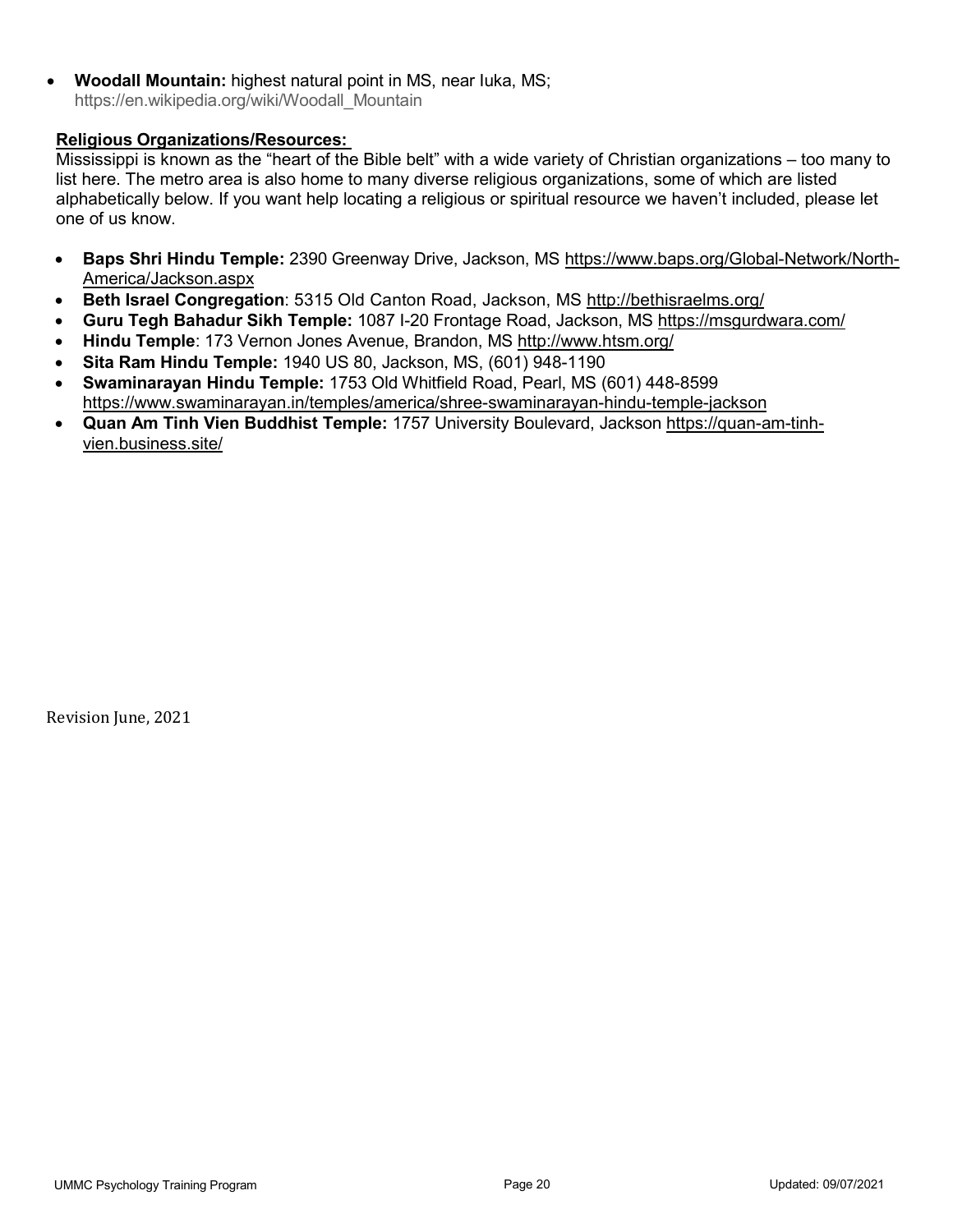# **University of Mississippi Medical Center Psychology Internship Training Program Alumni:**

#### **Class of 1970-71**

Steven Herman, PhD, Richard Peters, PhD, Harry Mills, PhD

#### **Class of 1971-72**

Geary Alford, PhD, Thomas Elkin, PhD, Eugenia Gullick, PhD, Thomas Waddell, PhD, Douglas Draper, PhD, Susan Flanagan, PhD , Julian Libet, PhD

#### **Class of 1972-73**

Kelly Ackerman, PhD, Leonard Epstein, PhD, Sherrill Kendrick, PhD, Madelyn Chennault, PhD, Thomas Hanaway, PhD, James Machum, PhD

## **Class of 1973-74**

Judith Becker, PhD, Barry Edelstein, PhD, Renate Rosenthal, PhD, David Stein, PhD, Samuel Turner, PhD, Michael DeCaria, PhD, William Kallman, PhD, John Spakes, PhD, Lisa Tsoi, PhD

#### **Class of 1975-76**

Thomas Dubrava, PhD, Jeff Kelly, PhD, Gerald O'Brien, PhD, Robert Hosford, PhD, Robert Lynd, PhD, James Ross, PhD

#### **Class of 1976-77**

Wyndol Furman, PhD, Frank Marone, PhD, Joseph Pachman, PhD, Stephen Robertson, PhD, Steven Sanders, PhD, Steven Simon, PhD, Peter Stalonas, PhD, Thomas Ward-McKinlay, PhD

#### **Class of 1977-78**

Joan D. Duer, PhD, Edward M. Framer, PhD, Marilyn Geller, PhD, Terence M. Keane, PhD, John E. Martin, PhD, Nancy G. Rainwater, PhD, Michael S. Rosenbaum, PhD, Jeffrey S. Webster, PhD

#### **Class of 1978-79**

Ellen S. Berler, PhD, John L. Black, PhD, Frank L. Collins, PhD, Eugene L. Fleece, PhD, Alan M. Gross, PhD, Jeffrey M. Kern, PhD, Thomas P. O'Brien, PhD, Robert G. Rychtarik, PhD, Clarence Thurman, PhD, J. Neil Varnell, PhD

#### **Class of 1979-80**

John A. Fairbank, PhD, David Hammer, PhD, Danny Kaloupek, PhD, Alan D. Katell, PhD, Janet Kistner, PhD, Charlene Muehlenhard, PhD, Esther D. Rothblum, PhD, Laura J. Sollomon, PhD, Danny Wedding, PhD, David A. Wolfe, PhD, Marilyn Zegman, PhD

### **Class of 1980-81**

Karen Christoff, PhD, Daniel Crimmins, PhD, Patricia Dubbert, PhD, Gregory J. Jarvie, PhD, Stanton Jones, PhD, Paul F. Malloy, PhD, Deborah J. Ossip-Klein, PhD, James M. Raczynski, PhD, Janet S. St. Lawrence, PhD, Reda R. Scott, PhD, Wendy K. Silverman, PhD, Joel K. Thompson, PhD

### **Class of 1981-82**

Tim A. Ahles, PhD, Gayle R. Baer, PhD, Randye Cohen, PhD, Carol A. Denier, PhD, Leonard Doerfler, PhD, Daniel P. Franco, PhD, Richard T. Gross, PhD, Joel D. Haber, PhD, Mary Lou Kelley, PhD, Thomas Lombardo, PhD, David G. Schlundt, PhD, Owen Scott, PhD, Hal E. Wildman, PhD, Rose T. Zimering, PhD

#### **Class of 1982-83**

John G. Arena, PhD, Deborah Brief, PhD, Robert Brubaker, PhD, Laura Carstensen, PhD, Pamela G. Dorsett, PhD, William D. Gouvier, PhD, Abby C. King, PhD, Danuta M. Lamparski, PhD, Robert McCaffrey, PhD, Stephen H. Rapp, PhD, Sandy K. Wurtele, PhD

#### **Class of 1983-84**

Armando de Armas, PhD, Charles R. Carlson, PhD, Brenda Dawson, PhD, Thomas M. DiLorenzo, PhD, Virginia Goetsch, PhD, Janel K. Harris, PhD, Robin B. Jarrett, PhD, Kathryn L. Kerr, PhD, Jeffrey Knight, PhD, Joni A. Mayer, PhD, Kenneth A. Perkins, PhD, Lee A. Rosen, PhD, Steven Y. Sussman, PhD, Kenneth J. Tarnowski, PhD

#### **Class of 1984-85**

Marc S. Atkins, PhD, Ruth A. Baer, PhD, Pamela G. Banks, PhD, William T. Carr, PhD, Sheila A. Corrigan, PhD, Jeffrey J. Dolce, PhD, Maria Ekstrand, PhD, James Fitterling, PhD, David J. Hansen, PhD, Georgia Jensen Bland, PhD, Judith Lyons, PhD, Elizabeth McDonel Herr, PhD, Anthony J. Plienis, PhD, Lori J. Stark, PhD

#### **Class of 1985-86**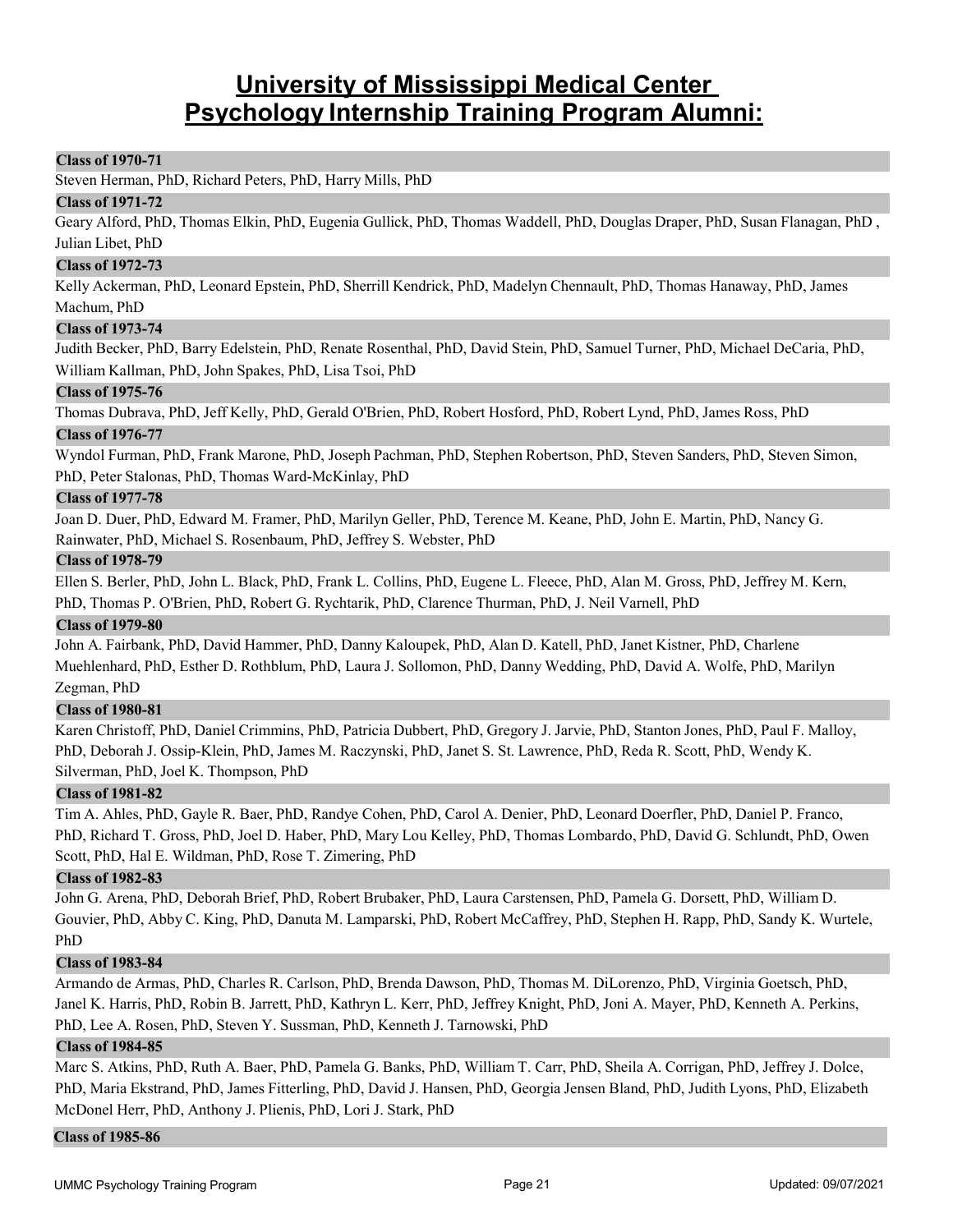Francis Abueg, PhD, Patricia A. Cole, PhD, April Crusco, PhD, Ronnie Detrich, PhD, Phil Godding, PhD, Sandy Gramling, PhD, Cheryl A. Johnson, PhD, Carol Lewis, PhD, Laural Lee Mayo, PhD, Charles Morin, PhD, Debra Murphy, PhD, Tom Payne, PhD, Neil Rappaport, PhD, Patti Lou Watkins, PhD

### **Class of 1986-87**

Keith Allen, PhD, Melissa Brown, PhD, Timothy Brown, PhD, Jeffrey Danforth, PhD, Mark Etscheidt, PhD, Jeffrey Holm, PhD, Ernest Jouriles, PhD, Mark Lazarus, PhD, Sharon Parisi, PhD, Linda Pfiffner, PhD, Lisa Terre, PhD

#### **Class of 1987-88**

Jennie Beckham, PhD, Peter Campos, PhD, Mary Ellen Degnan, PhD, Gloria Eldridge, PhD, Linda Krug-Porzelius, PhD, Lori Pbert, PhD, Scott Perkins, PhD, Jim Porzelius, PhD, Joy Schmitz, PhD, Scott Vrana, PhD, Ira Wisotzek, PhD

#### **Class of 1988-89**

Scott Allen, PhD, Drug Barrett, PhD, Juesta Caddell, PhD, Janis Edison Smith, PhD, Linda Hinkle, PhD, Glenn Knowlton, PhD, Richard McAnulty, PhD, Thomas Mosley, PhD, Stan Smith, PhD, Mary Summerville, PhD, Brent Van Dorsten, PhD, David Wittrock, PhD

### **Class of 1989-90**

Jefrey T. Boggess, PhD, Karen Cassiday, PhD, Seth Kalichman, PhD, Christopher Kearney, PhD, Jeanette Rains, PhD, Susan Rubman, PhD, Joseph Scotti, PhD, Patrick Smith, PhD, Barbara Stetson, PhD, Vivian Stevens, PhD, Jonathan Weinand, PhD

#### **Class of 1990-91**

Kevin Armstrong, PhD, Martha Cain, PhD, Mitch Earleywine, PhD, Janine Dyck Flory, PhD, Sharon Holleran, PhD, Becky Reed, PhD, Jan Seville, PhD, Jim Sturges, PhD, Lois Veltum Perez, PhD

#### **Class of 1991-92**

Jennifer Abel, PhD, Dave Christian, PhD, Tim Cline, PhD, Andrew Eisen, PhD, Peter Hayashi, PhD, Terry Isbell, PhD, Mary Lou Klem, PhD, Mike Mellon, PhD, Aubrey Moore, PhD, Katherine Newcomb, PhD, Bernie Pinto, PhD, Claudia Zayfert, PhD

#### **Class of 1992-93**

Marty Antony, PhD, Deborah Barclay, PhD, David Celiberti, PhD, Kelly Chrestman, PhD, Kim Chupurdia, PhD, Carol Grothues, PhD, Lance McCracken, PhD, Clint McSherry, PhD, Robert Montgomery, PhD, Douglas Nangle, PhD, Sean Perrin, PhD, Joseph Plaud, PhD, Nancy Vogeltanz-Holm, PhD

#### **Class of 1993-94**

Christina Adams, PhD, Serrhel Adams, PhD, MD, Denise Berotti, PhD, Steve Bruehl, PhD, Nasrin Erfanian, PhD, Mirihae Kim, PhD, Ken Lofland, PhD, Lori Rokicki, PhD, Jamie Sandy, PhD, Elizabeth Semenchuk, PhD, Chris Sletten, PhD, Laine Torgrud, PhD, Lester Wright, PhD

#### **Class of 1994-95**

Beverley Nagy, PhD, Cindy Carmack, PhD, Joyce Cole-Marion, PhD, Ron Hougen, PhD, David Reitman, PhD, Sam Sears, PhD, Janice Tsoh, PhD, Kim Ujcich, PhD, Paula Varnado-Sullivan, PhD, Jacqueline Wall, PhD, Kirsten Williams Schwehm, PhD

### **Class of 1995-96**

Drew Anderson, PhD, Miriam Boraz, PhD, Pamela Davis Martin, PhD, James Findley, PhD, Rick Grieve, PhD, Gay Lipchik, PhD, Brian Marx, PhD, Jennifer McClure, PhD, James Novalany, PhD, David Richard, PhD, Barry Ries, PhD, George Tremblay, PhD, Cynthia Turk, PhD

### **Class of 1996-97**

Mustafa al Absi, PhD, Kerri Boutelle, PhD, Michael Breus, PhD, Sheryl Catz, PhD, Bruce Chorpita, PhD, Eric Daleiden, PhD, Jim Davig, PhD, Clea Evans, PhD, John Forsyth, PhD, Lisa Hotovy, PhD, Barbara Johnson, PhD, Scott Kollins, PhD

### **Class of 1997-98**

Larry Bates, PhD, Malauna Crivens Hogan, PhD, Dave Hatfield, PhD, Chris Holle, PhD, Denise Powers Sellers, PhD, Kelly Rohan, PhD, Susan Stormer, PhD, Kim Suda LaHaise, PhD, Risa Thompson, PhD, Rose van Zuilen, PhD, Mark Vander Weg, PhD, Ken Ward, PhD, Dan Waschbusch, PhD

#### **Class of 1998-99**

Brad Applegate, PhD, Todd Buckley, PhD, Randy Burke, PhD, Kathleen Diviak, PhD, Bill Essman, PhD, Jeff Kibler, PhD, Eileen Merges, PhD, Kim Mullen James, PhD, Cathy Simpson, PhD, Patrick Webb, PhD

### **Class of 1999-00**

Heather Applegate, PhD, Seth Brown, PhD, Shawn Jeffries, PhD, Cho Lam, PhD, Shari Neul, PhD, Roxann Roberson-Nay, PhD **Class of 2000-01**

Wesley Allan,PhD, Tara Galovski,PhD, Tim Nay, PhD, Robert Newton, PhD, Dana Ross, PhD, Jean Thaw, PhD, Greg Tkachuk,PhD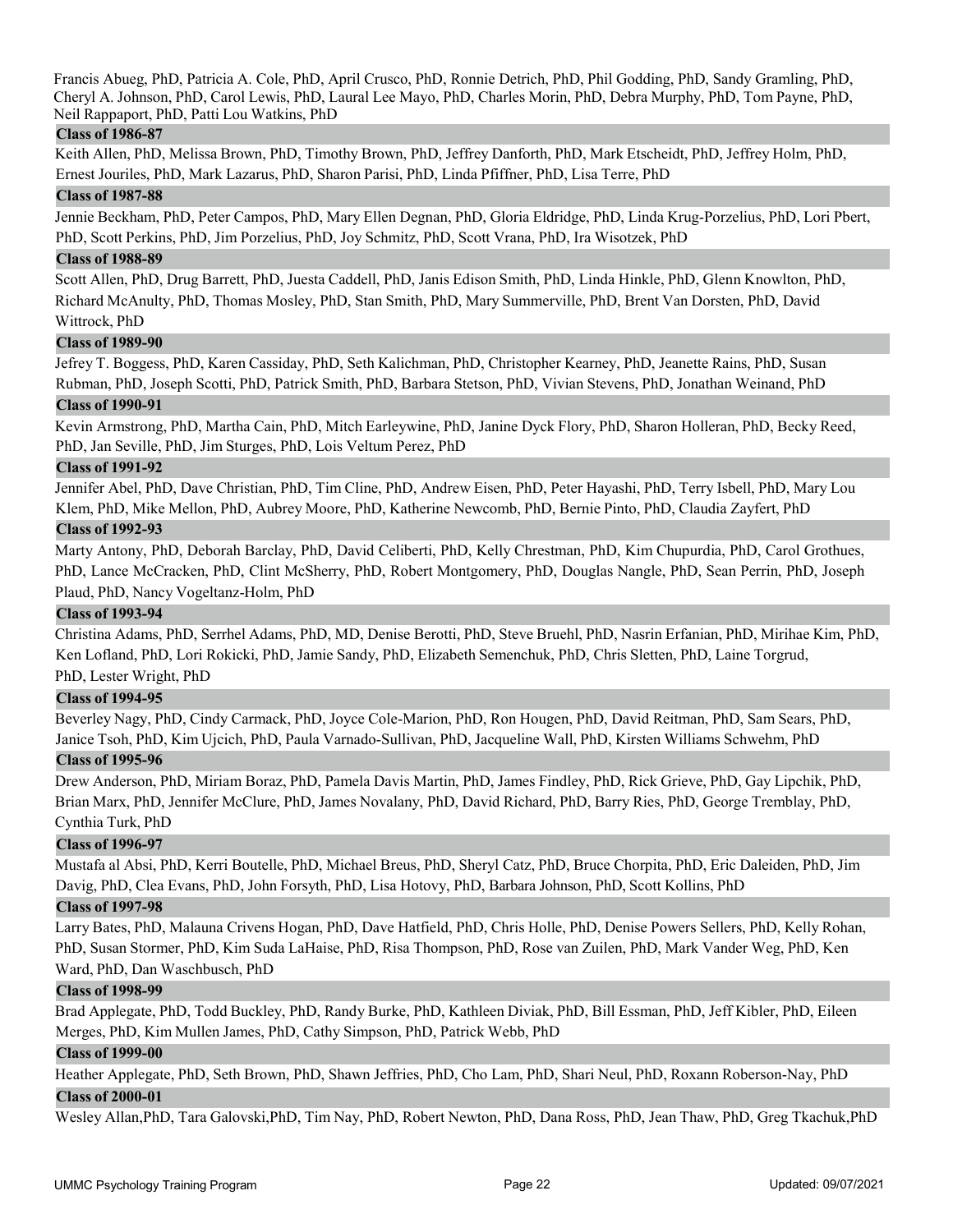## **Class of 2001-02**

Krista Barbour, PhD, John Damon, PhD, Rachel Grover, PhD, Kellie Hilker, PhD, Tim Houle, PhD, Steve Lawyer, PhD, Ryan May, PhD, Jamie Rhudy, PhD

### **Class of 2002-03**

Ervin Davis, PhD, Lara Dhingra, PhD, Sara S. Jordan, PhD, Kim Laubmeier, PhD, Paula Rhode, PhD, Laura Stoppelbein, PhD, Jennifer Watson, PhD

#### **Class of 2003-04**

John Denning, PhD, Brian Freidenberg, PhD, Charmaine Higa, PhD, Yvonne Hunt, PhD, Maria Karekla, PhD, Sid O'Bryant, PhD, Adia Onyango, PhD, Greg Schrimsher, PhD

#### **Class of 2004-05**

Greg Fabiano, PhD, Carlos Finlay, PhD, Karen Grothe, PhD, Tiffany Kyle, PhD, Cara Reeves, PhD, Brandi Taylor, PhD, Robrina Walker, PhD

#### **Class of 2005-06**

Joe Baschnagel, PhD, Erika Coles, PhD, Stephen Erath, PhD, Alison McLeish, PhD, Melissa Norberg, PhD, Michael Ritter, PhD, Todd Smitherman, PhD

#### **Class of 2006-07**

Michael Businelle, PhD, Melissa Carpentier, PhD, Paula Fite, PhD, Darla Kendzor, PhD, Brian Miller, PhD, Carla Rash, PhD, Emerson Wickwire, PhD

#### **Class of 2007-08**

Kahni Clements, PhD, Kevin Connolly, PhD, Jeanne Gabrielle, PhD, Benjamin Hill, PhD, Kathryn Roecklein, PhD, Natalie Williams, PhD, Kimberly Zlomke, PhD, John Young, PhD

#### **Class of 2008-09**

Courtney Bagge, PhD, Joy Humphreys-Clark, PhD, Farrah Greene, PhD, Kathryn Hahn, PhD, Nathan Kimbrel, PhD, Robert Latzman, PhD, Hanjoo Lee, PhD, Aaron Luebbe, PhD

#### **Class of 2009-10**

Angela Banitt, PhD, Ryan Bogdan, PhD, Natasha Elkovitch, PhD, Chris Elledge, PhD, Amee Epler, PhD, Julia Hormes, PhD, Elizabeth Kiel, PhD, Danielle Maack, PhD, Eunyoe Ro, PhD

#### **Class of 2010-11**

Claire Adams, PhD, Chelsea Ale, PhD, Michael Anestis, PhD, Lauren Baillie, PhD, Chad Ebesutani, PhD, Cynthia Karlson, PhD, Jason Lavender, PhD, Erin Marshall, PhD, Rita Samper, PhD, Casey Trainor, PhD, Andres Viana, PhD

### **Class of 2011-12**

Jennifer Bolden, PhD, Katherine Dixon-Gordon, PhD, Christopher Fairholme, PhD, Melissa Faith, PhD, Catherine Glenn, PhD, Yael Nillni, PhD, Elizabeth Nosen, PhD, Tiarney Ritchwood, PhD, Joseph VanderVeen, PhD

### **Class of 2012-13**

Joseph Bardeen, PhD, Kelly Buckholdt, PhD, Andrew Freeman, PhD, Daniel Kay, PhD, Andrew Littlefield, PhD, Anthony Rosellini, PhD, Michelle Schoenleber, PhD, Patricia Simon, PhD, Nicole Weiss, PhD

#### **Class of 2013-14**

Michael Bordieri, PhD, Diana Whalen, PhD, Lauren Sippel, PhD, Katherine Schaumberg, PhD, Christine Vinci, PhD, Natalie Mota, PhD, Michelle Jackson, PhD, Joseph Raiker, PhD, Anna May, PhD, Laura Dixon, PhD, Mallory Malkin, PhD, Rachel Jones, PhD

#### **Class of 2014-15**

Anne Banducci, PhD, Christopher Berghoff, PhD, Sarah Bujarski, PhD, Daniel Capron, PhD, Eu Gene Chin, PhD, Sara Edmond, PhD, Flint Espil, PhD, Michael McDermott, PhD, Erin Ward-Ciesielski, PhD, Laura Watkins, PhD, Sara Whiting, PhD

### **Class of 2015-16**

Emily Belleau, PhD, Emily Dworkin, PhD, Meredith Ginley, PhD, Aaron Lee, PhD, Hannah Levy, PhD, Kelly Moore, PhD, Samantha Pittenger, PhD, Katianne Sharp, PhD, Ivar Snorrason, PhD, Sonya Wanklyn, PhD, Laura Zambrano-Vazquez, PhD

### **Class of 2016-17**

Lisa Anderson, PhD, Samantha Bernecker, PhD, Alex De Nadai, PhD, Jami Gauthier, PhD, David Hollingsworth, PhD, Rebecca Lynch, PhD, Adam McGuire, PhD, Kelly Peck, PhD, Amanda Stone, PhD

### **Class of 2017-18**

Sunghye Cho, PhD, Ashley Cole, PhD, Whitney Fosco, PhD, Jeffrey Girard, PhD, Kaitlin Oswald, PhD, Joel Sprunger, PhD